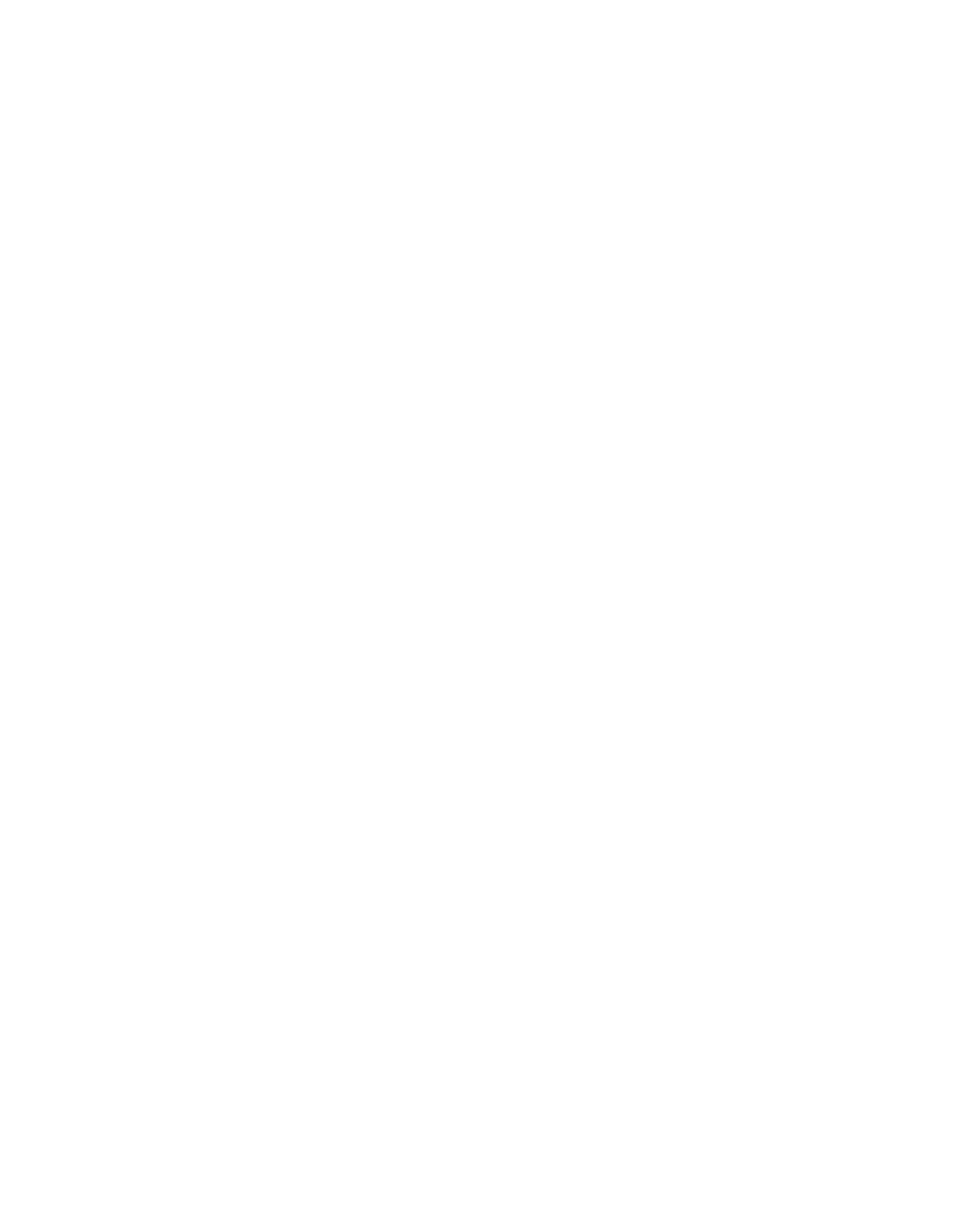#### NAVARRO COUNTY COMMISSIONERS COURT AMBULANCE SERVICES RFP 2014

| 1. |  |
|----|--|
| 2. |  |
| 3. |  |
| 4. |  |
| 5. |  |
| 6. |  |
| 7. |  |
| 8. |  |
| 9. |  |
|    |  |
|    |  |
|    |  |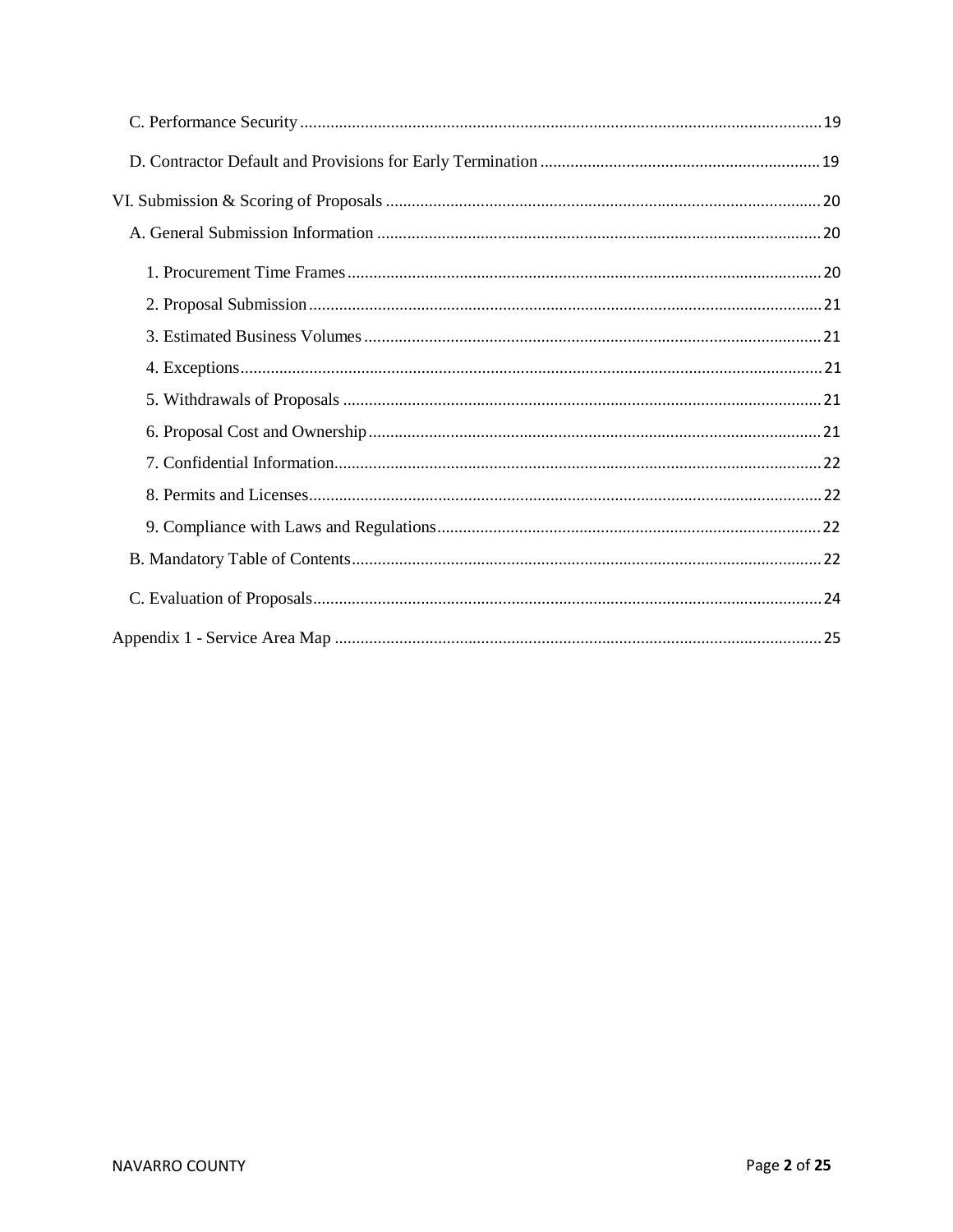#### **NAVARRO COUNTY COMMISSIONERS COURT AMBULANCE SERVICES RFP 2014**

### **I. Invitation to Submit Proposals**

By order, the Commissioners Court of Navarro County, Texas ("Navarro County") is seeking proposals from interested and qualified parties (the "Proposers/Contractors") for the award of an ambulance agreement. This proposal is for the provision of emergency ground ambulance services for all areas within the County, except within the city limits of Corsicana, Texas (a map of which is attached as Appendix 1) and to the terms and conditions hereinafter set forth in or referred to in this Request for Proposal ("RFP").

This RFP is open to all qualified Proposers who meet the minimum qualifications and documentation of credentials requirements outlined in this RFP. The award shall be made at the sole discretion of the Navarro County Commissioners Court to the Proposer who best displays evidence of satisfactory qualifications and responsibility to fully execute the requirements as set forth by the Navarro County Commissioners Court.

Evidence of qualification and responsibility shall be furnished by the Proposer as described in this RFP and will be reviewed by Navarro County officials as dictated by the Commissioners Court. The award shall not be made until Navarro County has completed its investigation and verification of the Proposer's qualifications and financial viability.

Navarro County reservesthe right to reject any or all proposals and also reserves the right to decline the award to any or all Proposers. The submission of a proposal by any Proposer does not by implication or expression commit Navarro County to enter into an agreement with that Proposer, or any Proposer. No agreement shall occur until Navarro County has enacted a resolution formally approving such agreement and a written contract has been executed.

The successful Proposershall serve as the Contractor to Navarro County for a base term of three (3) years, starting February 1, 2015. The Contractor may earn yearly extensions beyond the initial term by meeting or exceeding the minimum requirements of the contract during the previous term, provided the Commissioners Court electsto approve such extension. Navarro County reserves the right to notify the Contractor they are in breach of contract and terminate the contract during any option period should Contractor evidence a failure to meet minimum requirements as set forth below.

Proposals are to be submitted at a substantial level of detail and completenessto allow adequate evaluation by Navarro County on a technical and financial basis. Proposals are expected to include details on the organization, insurance coverage and qualifications to perform the contracted for services. Proposals determined by Navarro County to be materially non-compliant with the RFP will be eliminated.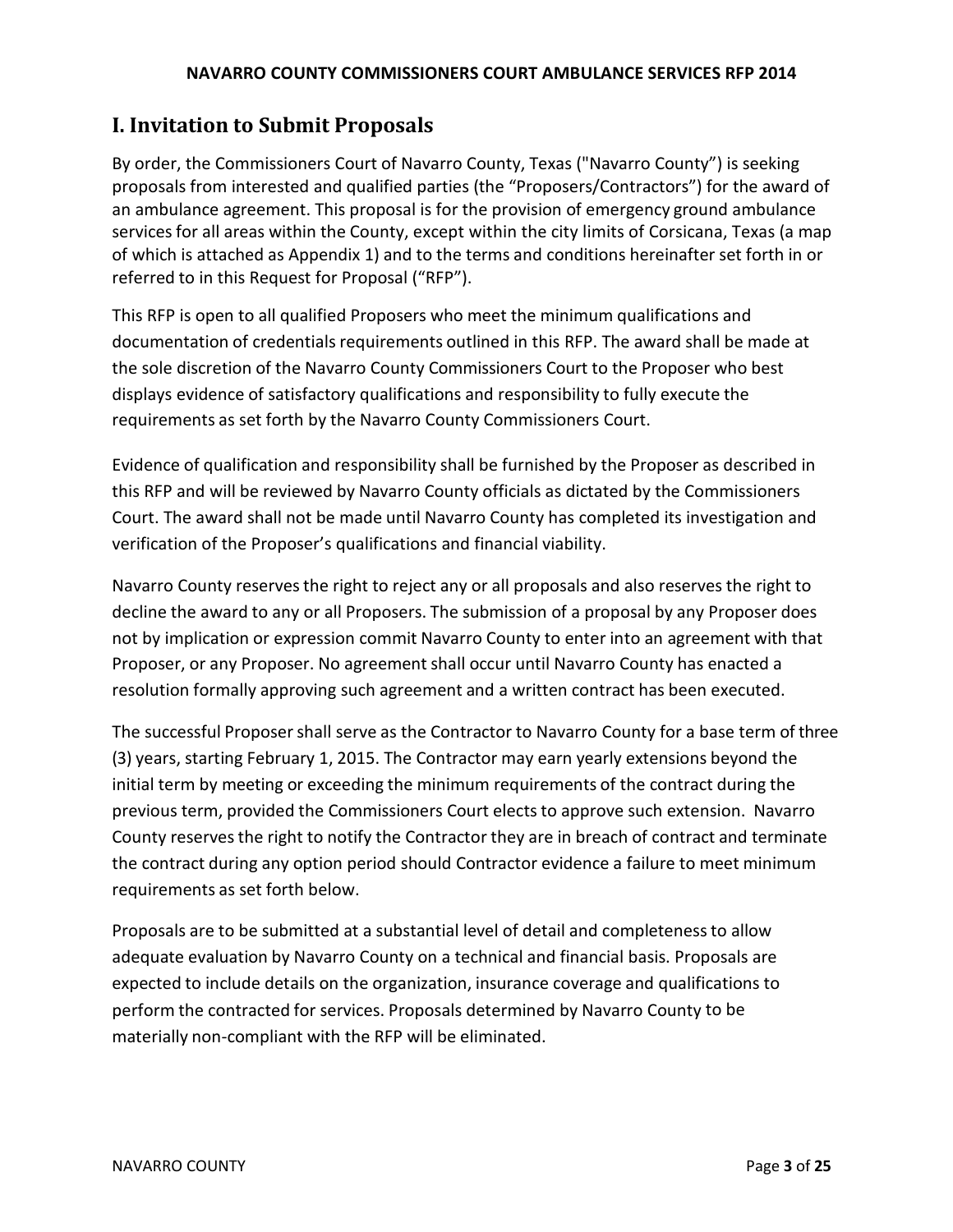Compliance means that:

- 1. The proposal meets the minimum credentialing criteria;
- 2. The proposal was received prior to the deadline for submission;
- 3. The mandatory Table of Contents was followed;
- 4. Ordering and numbering conventions are consistent with the required table of contents; and
- 5. Programs and offerings described in the proposal meet the prescribed minimum standards and format stipulated in the RFP.

## *A. Overview of System Design*

Navarro County is located in central Texas and is south of the Dallas-Fort Worth Metropolitan Statistical Area. The county is bordered by Henderson, Freestone, Limestone, Hill, and Ellis Counties. The county seat, Corsicana, lies mid-center of Navarro County with Interstate 45 as the major highway that divides the county and is approximately 65 miles southeast of Dallas. The City of Corsicana has been delivering ambulance services to the entire county for the last 12 years.

This RFP is for the emergency ground ambulance service within the defined Navarro County boundaries with the exception of the city limits of Corsicana. The service area for Navarro County is located within the high growth area of the county. Navarro County has a total of 1,086 square miles of which 1,010 square miles is land and the remaining 76 square miles is water. The 2010 census reveals a population of approximately 47,735 people with daily spikes during the weekday and increase in population during the spring and fall semesters due to Navarro County College. It is estimated that on average 150,000 people travel through Navarro County daily through Interstate 45 that are non-residents of Navarro County. Navarro County has major highways throughout the county to include Interstate 45, U.S. Highway 287, State Highway 14, State Highway 22, and State Highway 31.

## *B. Navarro County's Functional Responsibilities*

Navarro County provides funding for Fire Services and Emergency Medical Services. The territorial district which the required RFP is addressing makes up ~50% of the county's overall population. Among other duties, it is the goal of the Navarro County to ensure that reliable, high quality ambulance service exists on an uninterrupted basis, fully consistent with standards set forth in this RFP.

To accomplish its responsibilities to the residents of Navarro County, the Commissioners Court will provide for the following:

NAVARRO COUNTY Page **4** of **25**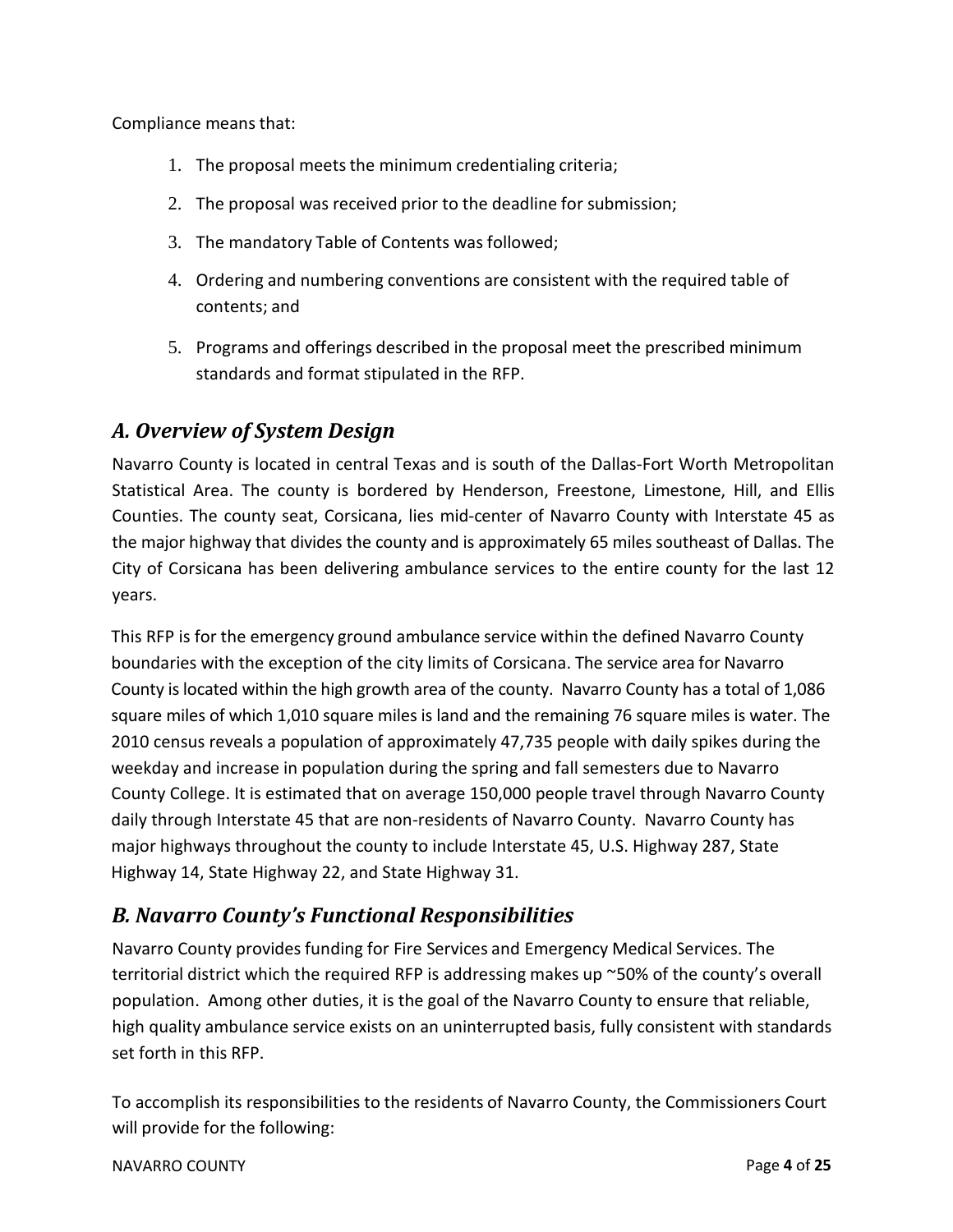#### **NAVARRO COUNTY COMMISSIONERS COURT AMBULANCE SERVICES RFP 2014**

- 1. Set rules, policies and guidelines for the provision of ambulance services in County;
- 2. Conduct periodic bidding for emergency 9-1-1 ALS/MICU and other ambulance services providing exclusive rights to the market area;
- 3. Negotiate and execute contractsfor ambulance service;
- 4. Employ contractual safeguards to guard against poor Contractor performance, service degradation or interruption for any reason, or service cutbacks by a "lame duck" Contractor;
- 5. Provide funding through tax subsidies to the provider;
- 6. Approve Provider rates through the bid process;
- 7. Require Provider to manage a reasonable collection practice, which indemnifies Navarro County from all such collection efforts.
- 8. Select a Liaison to be a primary point of contact with the Commissioners Court and selected Provider.

### *C. Contractor's Functional Responsibilities*

Contractor provides and manages the delivery of ambulance services by meeting or exceeding the requirements of this RFP, including response time performance throughout the term of the contract.

The Contractor is responsible for the hiring of personnel, equipment maintenance, in-service training, coverage levels, and shift schedules. Numerous ancillary and support functions are also among the Contractor's responsibilities, such as maintaining compliance with insurance requirements, personnel recruitment, disaster readiness, inventory control, compliance with state regulations and other functions.

The list of Contractor's responsibilities should be considered illustrative only and not complete.

Along with other duties and responsibilities for providing 9-1-1 ALS/MICU ambulance services and non-emergency ambulance services, the Contractor shall:

- 1. Provide and staff the necessary number of full time fully equipped ambulance vehicles dedicated to Navarro County (appropriate markings are subject to County approval);
- 2. Provide for 9-1-1 emergency dispatch services. Navarro County Communications will take the initial emergency call and reroute the call to Contractor's call center. Navarro County Communications will assist ambulance for additional support as requested by Contractor;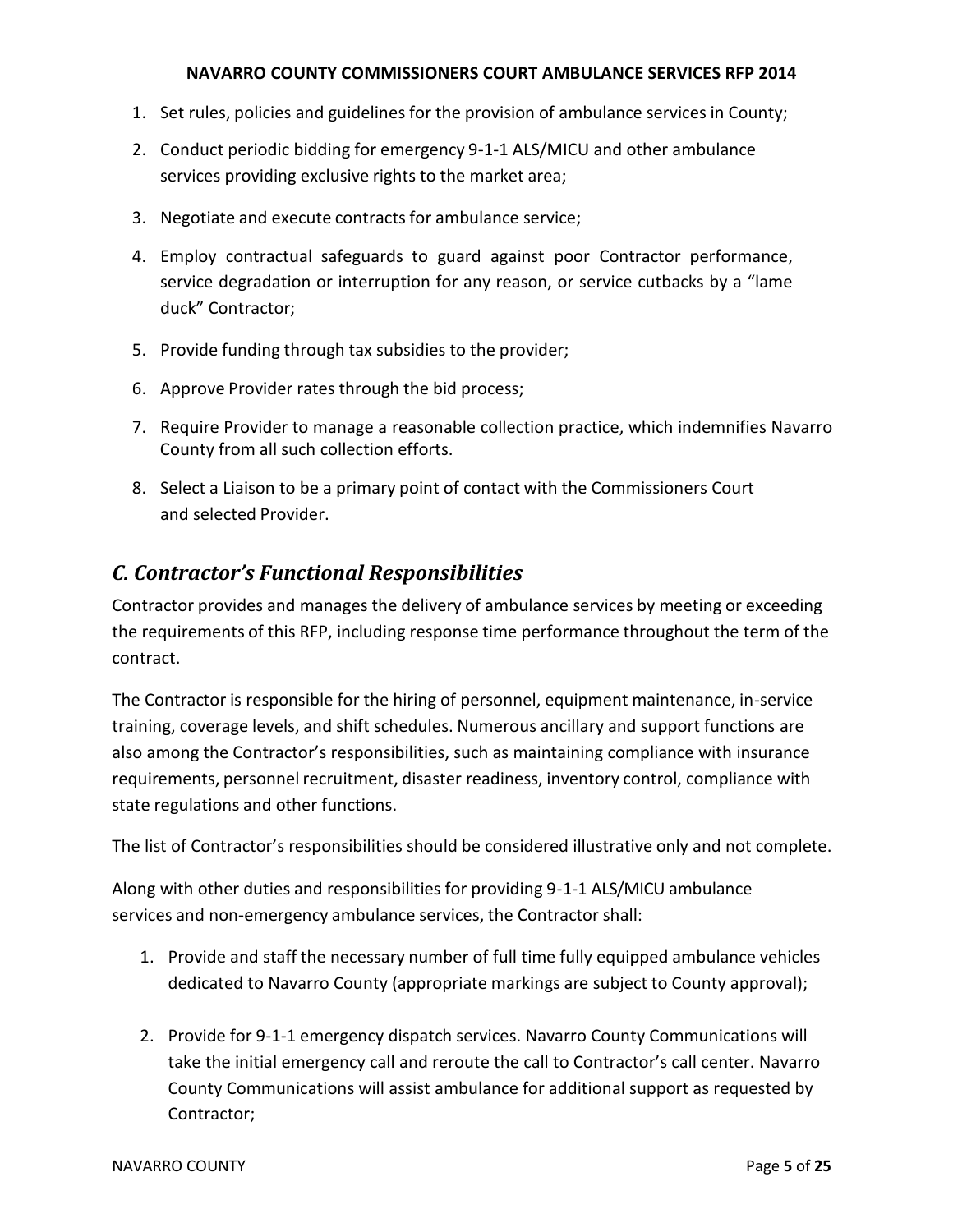- 3. Employ, manage, and make all appropriate withholding and paymentsfor all ambulance personnel required for said vehicles;
- 4. Provide or purchase all in-service training required of ambulance personnel;
- 5. Furnish all fuel, lubricants, maintenance, repairs and insurance for vehicles and equipment;
- 6. Maintain superior working relationships with first responders, insure first responder organizations desiring to participate in EMS are covered under Contractor Medical Direction and assist participating first responder organizations with re-supplying of medical supplies as used for ambulance transports. Provider will also assist first responder organizations with obtaining permits or licenses as required by the Texas Department of State Health Services. Provider will furnish First Responder Medical Protocols to function as part of the Emergency Services Plan in Navarro County;
- 7. Maintain superior working relationships with law enforcement agencies Contractor will respond to law enforcement standby and fire department standby when dispatched;
- 8. Ensure courteous, professional, and safe conduct of all ambulance personnel, and other staff at all times;
- 9. Maintain personnel certifications and its ambulance provider's license(s);
- 10. Keep Navarro County informed in a timely manner of all activities, issues, and policy/procedure modifications (internal and external) that may reasonably be expected to affect (positively or negatively) the covered areas of the County;
- 11. Provide training, support, re-supply, and Medical Director for the purpose of licensure by the State of Texas;
- 12. Provide a minimum fleet size of one hundred, twenty-five percent (125%) of proposed peak deployment;
- 13. Participate in an annual financial audit of District and County provided funds;
- 14. Comply with all other obligations and conditions set forth in the contract with Navarro County and
- 15. Provide a liaison to be a primary point of contract with the County.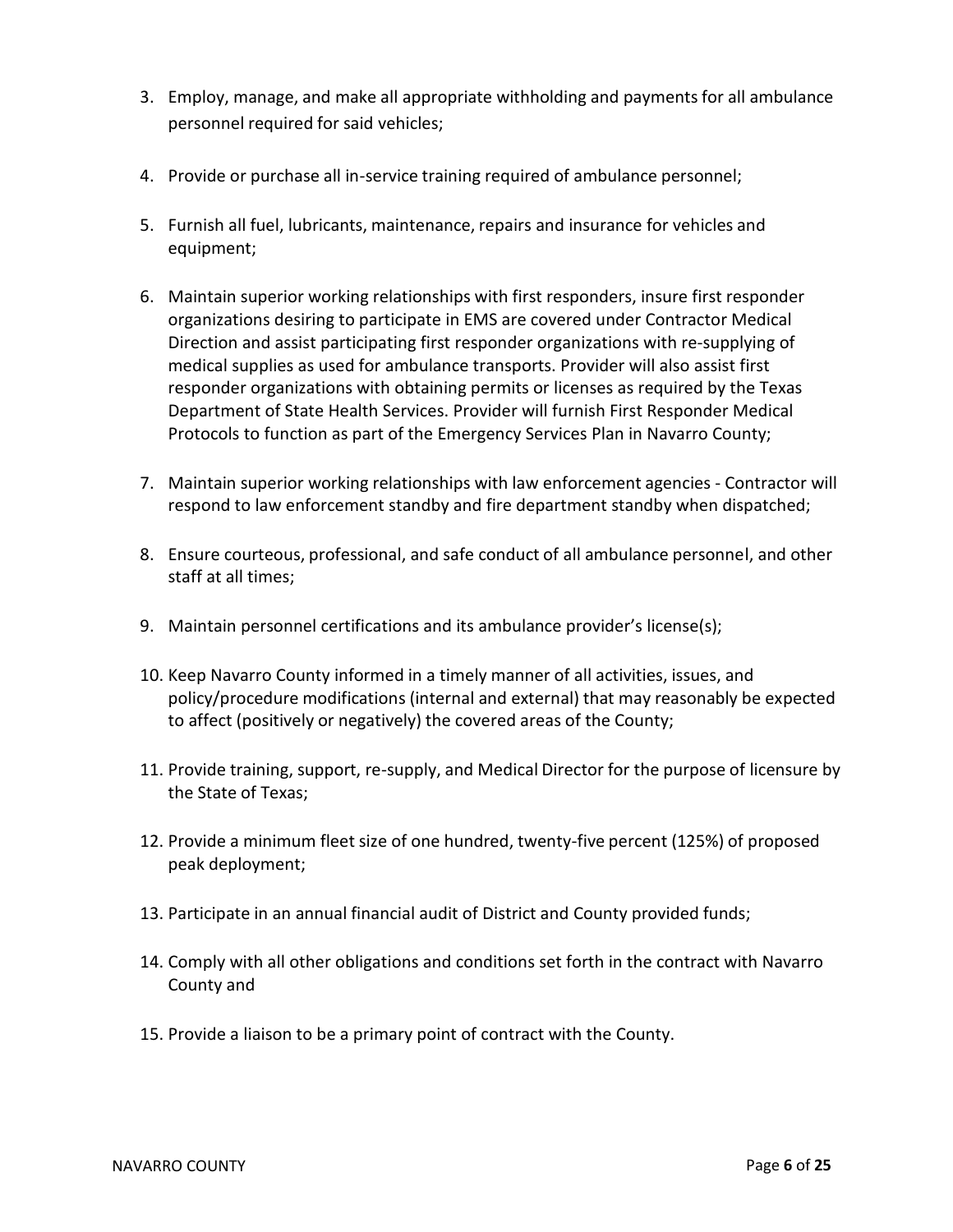## *D. Schedule of Events*

The following table provides information about the schedule for this procurement process at the time of the RFP release.

#### **Table 1 - RFP Timeline**

| <b>Task</b>                             | <b>Beginning Date</b> | <b>Deadline Date</b>   |
|-----------------------------------------|-----------------------|------------------------|
| <b>Issue RFP</b>                        |                       | November 25, 2014      |
| Final day to Submit Questions           |                       | December 5, 2014       |
| Answers Due to All Proposers            |                       | December 12, 2014      |
| Proposals Due                           |                       | December 17, 2014      |
| <b>Commissioners Court Review &amp;</b> |                       |                        |
| <b>Contract Negotiations</b>            |                       | December 18 - 28, 2014 |
| Implementation Period                   |                       | December 28, 2014      |
| <b>Contract Start</b>                   |                       | February 1, 2015       |

Any time adjustments in the schedule after the release of this RFP will be provided in the form of a written addendum to the RFP sent to all persons who attend the pre-bid conference.

Requestsfor clarification of the RFP specifications must be submitted in writing to [blatta@swbell.net.](mailto:blatta@swbell.net) Answers to questions raised by any proposer will be sent in written form to every known proposer who submits questions. Any information obtained by proposers from any source other than written communication from the Navarro County officials should be considered unofficial and possibly in error.

Any attempt to directly contact members of the County Commissioners regarding this procurement may result in non-consideration.

Questions will only be accepted through email at **[blatta@swbell.net.](mailto:blatta@swbell.net)** All responses will be sent to original requestor as well as all known bidders.

## **II. Minimum Qualifications & Documentation of Credentials**

### *A. Overview*

This section delineates the minimum qualifications that a Proposer must possess in order to submit a response under this RFP. Navarro County will determine if Proposer is qualified or not qualified to enter a contract through the procedure set forth in this RFP. There are two (2) key areas in which minimum qualifications must be established:

1. Previous experience in managing emergency services;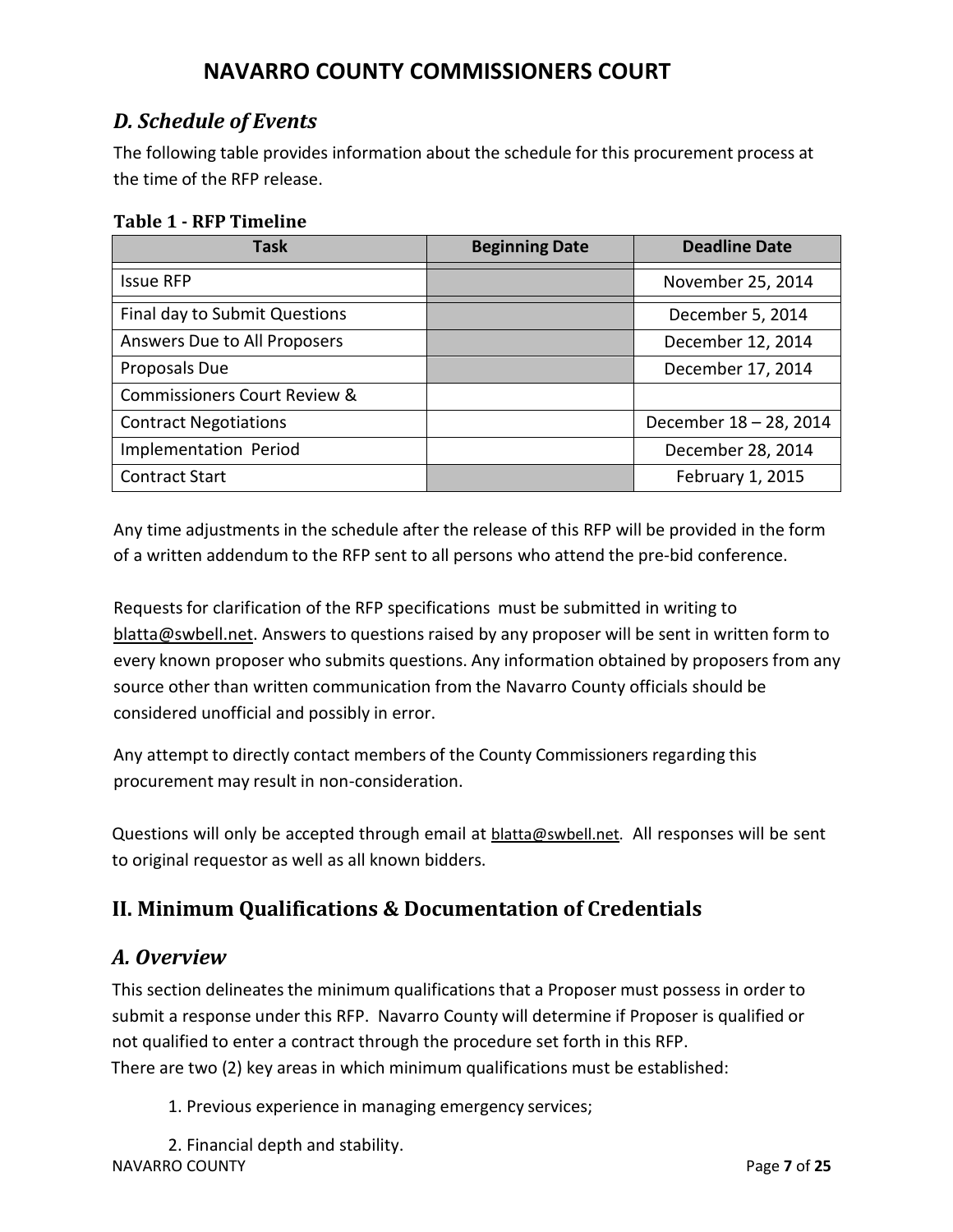## *B. Methods of Qualifications*

Should any group submit a proposal as a joint venture, or should any Proposer intend to utilize a sub-Contractor to fulfill specified aspects of its obligations, any information presented that does not reflect the experience of the operational unit that is responsible for this proposal shall be so noted. In addition, Proposer shall provide information regarding the experience in each of the two (2) key areas for which minimum qualifications are to be established for every member of a joint venture or subcontractor that may be involved in fulfilling the provisions of the RFP.

#### **Proposers shall provide the following:**

1. Analogous Experience

Proposer shall provide:

Documentary evidence that clearly demonstratesthat the Proposer has experience managing an emergency 9-1-1 ALS/MICU level ambulance service. Information provided should include a list of at least three (3) Texas communities in which the service is operated, name(s) of the County and contact officer(s) or designated government contact person, the number of responses provided in each of the past two (2) years, and a brief description of the community and service provided. Information regarding medical and governmental contacts should include names, titles, addresses, and telephone and facsimile numbers.

### 2. Demonstration of Financial Depth and Stability

Proposer shall provide evidence that clearly documentsthe financial history of the organization and demonstrates that the Proposer has each of the following:

- (a) Financial capability to handle the expansion (including implementation and startup costs) necessitated by the award of the contract and the expertise of billing Medicare, Medicaid and other third party payers. Proposer shall include copies of its financial statements for the most recent two (2) year period, (audited financial statements); and documentation of expertise in billing Medicare and other third party payers of ambulance services or copy of a contract with a billing service to provide this service.
- (b) Provide evidence of existing insurance coverage applicable to handling and use of similar materials. Provide written verification of insurer's willingness to indemnify Navarro County under the terms of the proposal.
- (c) Provide evidence of corporate or DBA filings in the manner in which tax returns are filed, and declare itself a for-profit or not-for profit entity.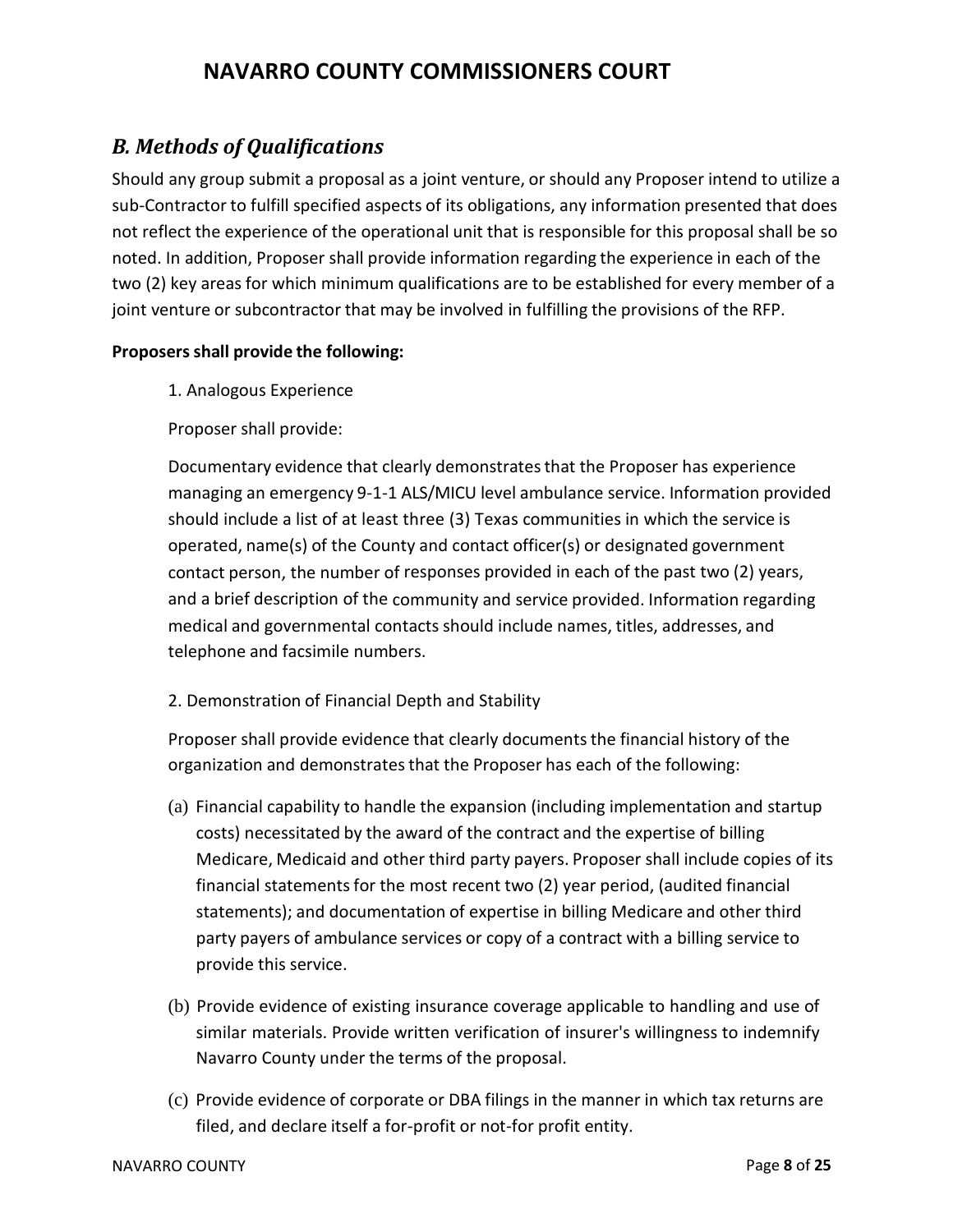- (d) If a non-profit organization is selected, they must provide a document before the contract start date on the organization's letterhead and signed by the organization's board representative certifying the organization's Board of Directors approved the the proposal and wishes to enter into a contract and will abide by the terms of the proposal. The document must include:
	- 1. The date the meeting was held and the vote conducted;
	- 2. The name and title of board members present;
	- 3. The motion that was to be considered;
	- 4. The result of the vote; and
	- 5. A copy of the meeting agenda and certified minutes relating to the motion.

## **III. Service Area Summary, Demographics and Background**

### *A. Service Area*

The service area map for Navarro County can be found in Appendix 1 – Service Area Map.

The service provider area of responsibility may change through arrangements between The City of Corsicana and Navarro County through intergovernmental agreements. The Service Provider will receive subsidies for any increase in areas of responsibilities.

The Proposer will submit a proposal to operate the ground 9-1-1 emergency and nonemergency ambulance service for the area found in Appendix 1.

## *B. Demographics*

The FY2010 population for the Navarro County and the immediate area is 47,735 with the City of Corsicana population being 23,770. The District itself is large in land area; about 1,086 square miles, of which 21.7 is within the city limits of Corsicana. As of the census of 2000, 16,491 households, and 11,906 families residing in the county. The population density was 45 people per square mile within the entire county. The racial makeup of the county was 70.84% White, 16.79% Black or African American, 0.46% Native American, 0.47% Asian, 0.33% Pacific Islander, 9.45% from other races, and 1.65% from two or more races. 15.76% of the population was Hispanic or Latino of any race.

There were 16,491 households out of which 34.00% had children under the age of 18 living with them, 55.70% were married couples living together, 12.20% had a female householder with no husband present, and 27.80% were non-families. 24.10% of all households were made up of individuals and 12.00% had someone living alone who was 65 years of age or older. The average household size was 2.65 and the average family size was 3.14.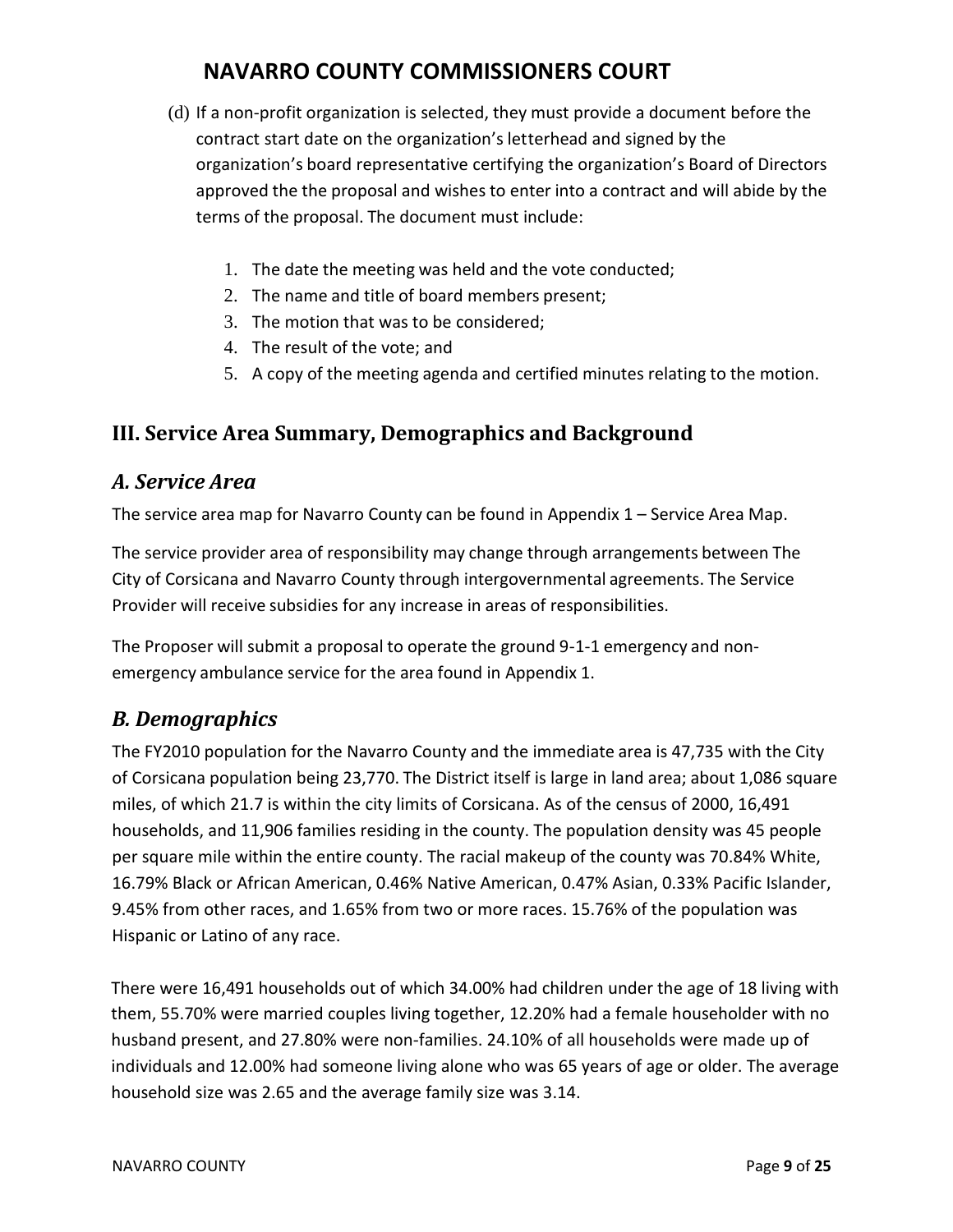The population was spread out with 27.20% under the age of 18, 9.90% from 18 to 24, 26.90% from 25 to 44, 21.50% from 45 to 64, and 14.40% who were 65 years of age or older. The median age was 35 years. For every 100 females there were 97.00 males. For every 100 females age 18 and over, there were 92.70 males.

The median income for a household in the county was \$31,268, and the median income for a family was \$38,130. Males had a median income of \$30,112 versus \$20,972 for females. The per capita income for the county was \$15,266. About 13.90% of families and 18.20% of the population were below the poverty line, including 23.10% of those under age 18 and 14.90% of those ages 65 or over.

### *C. Historic Service Volumes*

The call volume information provided is an estimate based on information provided by the current provider's personally stated call volume for the coverage area within and outside of the District's boundaries. They report 1,740, 9-1-1 requests for service calls in 2013, and through October 2014 a call volume for the ten (10) month period being 1660, with additional calls being conducted under mutual aid or interfacility transports. Proposers are encouraged to consider this additional work. Additional work can be had from within and outside of the area as long as it is for residents that reside in Navarro County.

## **IV. Proposal Provisions**

## *A. General Contractor Relationship*

Through this procurement, Navarro County has stated its intent to hire a single contractor to provide all of the services specified in the RFP. Should a proposer intend to use one or more subcontractors to provide any of the contractor's responsibilities, including but not limited to, ambulance response/transportation, staffing, training, billing, dispatch, fleet maintenance, or any similar services, the proposer must provide information about the subcontractor and its relationship to the proposer. The inability or failure of any subcontractor to perform any duty or deliver contracted results will not excuse the primary contractor from any responsibility under the contract with the Navarro County.

## *B. Scope of Services and Minimum Standards*

The contractor will provide all emergency and non-emergency ground ambulance service for the entire population of the Navarro County excluding the city limits of Corsicana. The Contractor warrants that it is a licensed emergency medical service provider with the Texas Department of Health and that it shall at all times maintain such license in full force and effect.

NAVARRO COUNTY **Page 10** of **25** This contract area does not have the call volume, nor population density to allow for a *high performance* bid. However, there are certain minimum standards that are *required* of the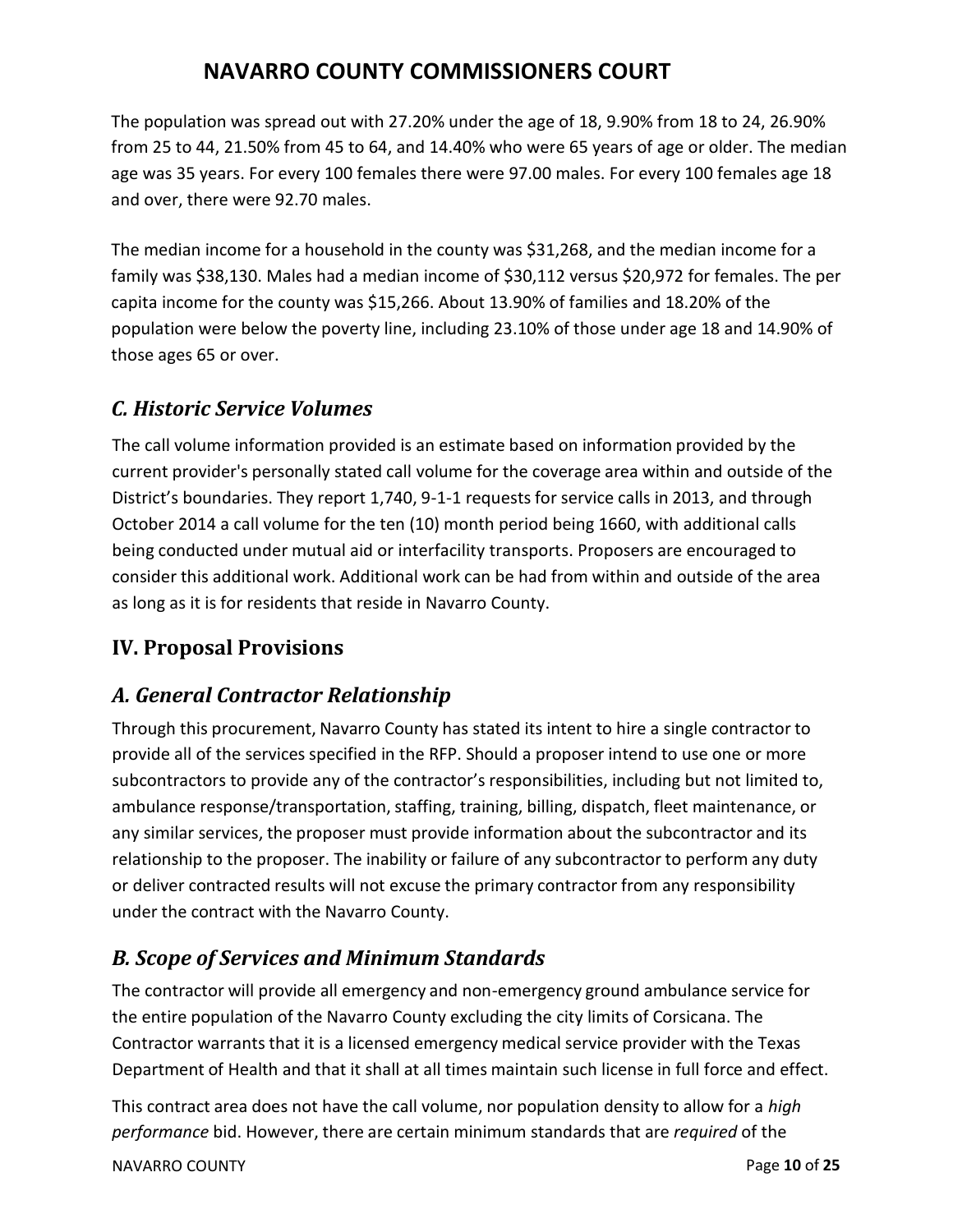winning Contractor in the performance of this contract that must be adhered to. Contractor must provide a minimum of two (2) ALS/MICU units at all times within the service area. The County prefers MICU level units, and back up units must be at least ALS level units. The Contractor is free and encouraged to use their expert judgment in providing servicesthat exceed these minimum standards if they so choose. The required provision standards of this RFP (scope of services) are as follows:

#### **1. Coverage**

*In the proposal the Proposer shall show the methods and resources necessary to comply with the standards in this section; including staffing and placement of ALS/MICU units.*

The County is making arrangements with two volunteer fire departments (VFDs) funded by county tax dollars for facilities to be used by Provider to house crews and ambulance at no cost to the provider. These VFDs would be located at mid points on the east and west sides of the county. Navarro County wishes prospective bidders to consider this when developing their bids. Provider would need to offer the VFDs compensation to cover their increased utility costs, as well as pay for costs of modifying existing structures to meet Provider's housing needs.

The Contractor is responsible for providing back up servicesto those areas while the primary ambulances are on other responses by securing interlocal agreements with neighboring EMS agencies. The Contractor is responsible for providing non 9-1-1 ambulance services to the residents of Navarro County in compliance with the clinical and response time standards set forth in this RFP.

### **2. Response Times**

*Response times are a combination of dispatch operations and field operations. In this agreement into which it will enter, Navarro County does not limit the Contractor's flexibility in the methods of providing 9-1-1 EMS service as long as the minimum coverage standard is met.*

#### 1. Call Classification:

Contractor shall be primarily responsible for all 9-1-1 EMS classified calls within the county ambulance district.

#### 2. Emergency Assignments:

The Contractor shall place a transport capable ALS/MICU ambulance at the scene of each life- threatening emergency request within (17:59) minutes on not less than ninety per cent (90%) of all emergency dispatch response requests (i.e., 9-1-1 EMS classified calls). This classification will be measured using the last 100 patient contacts or a quarterly average.

When ambulances are available for non-emergency transports, the Contractor shall place a transport capable ALS/MICU ambulance at the scene of each non–emergency request within: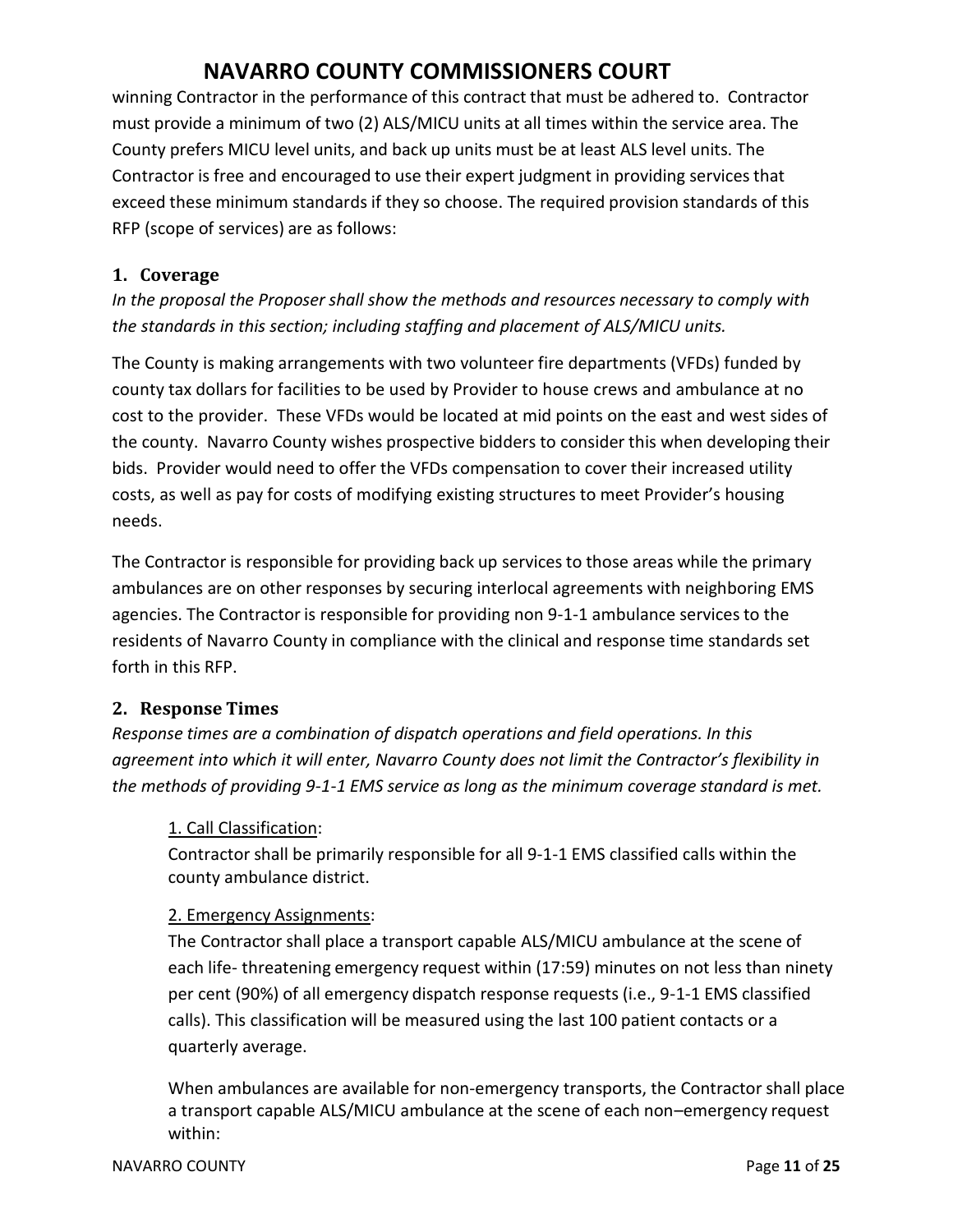- a. 15 minutes of the scheduled pick up time with 24 hours advance notice;
- b. 60 minutes of time of call on unscheduled non-emergency requests.

#### 3. Calculation of Response Times :

For all emergency service, the response time clock starts at "call received" (the second the Contractor's dispatch center is actually notified of the call and has the call location) to "arrival on scene" of the ambulance.

For all classifications of requests for services, the time "arrival on scene" shall be the time a fully equipped transport capable Advanced Life Support ambulance arrives at the location of the request for service. Arrival at the location of the request of service means the moment an ambulance crew notifies the communication center that it is fully stopped at the location where the ambulance crew will exit to approach the patient.

In instances when the ambulance fails to report "at scene", the time of the next communication with that ambulance shall be used as the "at scene" time. However, the Contractor may appeal such instances when it can document the actual arrival time through another means, including First Responder reports, GPS, or communications tapes. All response times shall be measured in minutes and seconds, not whole minutes.

#### 4. Response Time Exemptions:

Navarro County understands that isolated instances may occur in which the Contractor does not meet the stated performance specifications. However, a chronic failure to comply with the response time standards may constitute default of the contract. Chronic failure is defined as the failure of the Contractor to meet any response time standard, emergency or non-emergency, in any three (3) out of five (5) consecutive calendar month period.

The Contractor shall maintain mechanisms for reserve production capacity to increase production should temporary system overload persist. However, it is understood that from time to time unusual factors beyond the Contractor's reasonable control affect the achievement of specified response time standards. These unusual factors are limited to unusually severe weather conditions or declared disasters as noted below.

Equipment failure, traffic congestion, ambulance failure, dispatch error, or other causes shall not be grounds for granting an exception to compliance with the response time standard. No other causes of late response shall serve to justify exemption from response time requirements unless specifically authorized by Navarro County.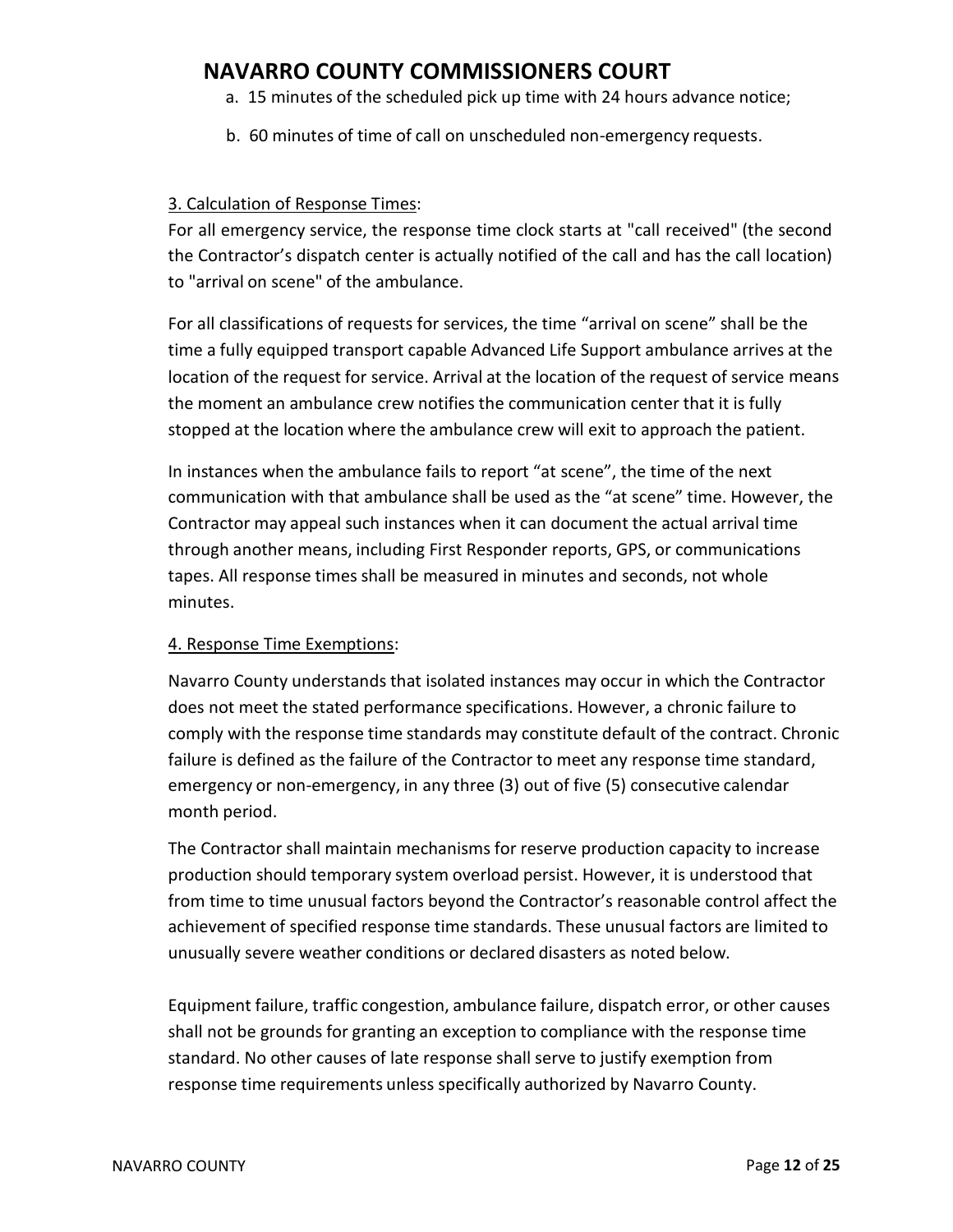Exemptions shall be as follows:

- a. Requests occurring during a period of unusually severe weather conditions when such response time compliance is either impossible or could be achieved only at a greater risk to EMS personnel and the public than would result from a delayed response. The Contractor shall make such requests retrospectively of the event to Navarro County.
- b. Requests during a declared disaster confirmed by Navarro County, locally or in a neighboring jurisdiction, in which the Contractor is rendering assistance. During such periods, the Contractor shall use best efforts to maintain primary coverage, while simultaneously providing disaster assistance as needed.

### **3. Communications and Dispatch**

*In the proposal the Proposer shall show the methods and resources necessary to comply with the standards in this section. Include proposed level of training by dispatch personnel, CAD (if any), communication infrastructure, and record keeping capabilities.*

The Contractor will provide or provide for a computer aided dispatch system to be utilized to record dispatch information for all ambulance requests. The CAD time recording system shall include the date, hour, minutes and seconds. All radio and telephone communication including pre-arrival instructions and time track shall be recorded on tape and kept for a minimum of 180 days. The computer aided dispatch system shall meet the requirements as specified herein. Contractor will utilize EMD certified personnel for the handling and disbursement of all emergency and non-emergency calls on a 24 hour a day, 7 days a week basis. Standard industry radio communications, GPS and mapping, paging and alert capabilities will be used at all times. The Contractor will put in place sufficient safeguards to ensure that dispatch personnel have the initial and on-going training, map knowledge and geographic understanding of the coverage area in Navarro County.

ALS/MICU units shall be equipped with a VHF radio capable of Communicating directly with the Volunteer Fire Departments and Emergency Personnel. This radio should also be programmed with radio frequencies from a list provided by NCSO Communications. This would provide interoperative communications with other Navarro County Public Safety Departments. VHF radio should also have the TEXAS Statewide Interoperability Channel Plan (TSCIP) recommended frequencies for VHF radios.

#### **4. Personnel**

*In the proposal the Proposer shall show the methods and resources necessary to comply with the standards in this section. Include number(s) and level of field staff proposed for this contract.*

#### NAVARRO COUNTY **Page 13** of **25**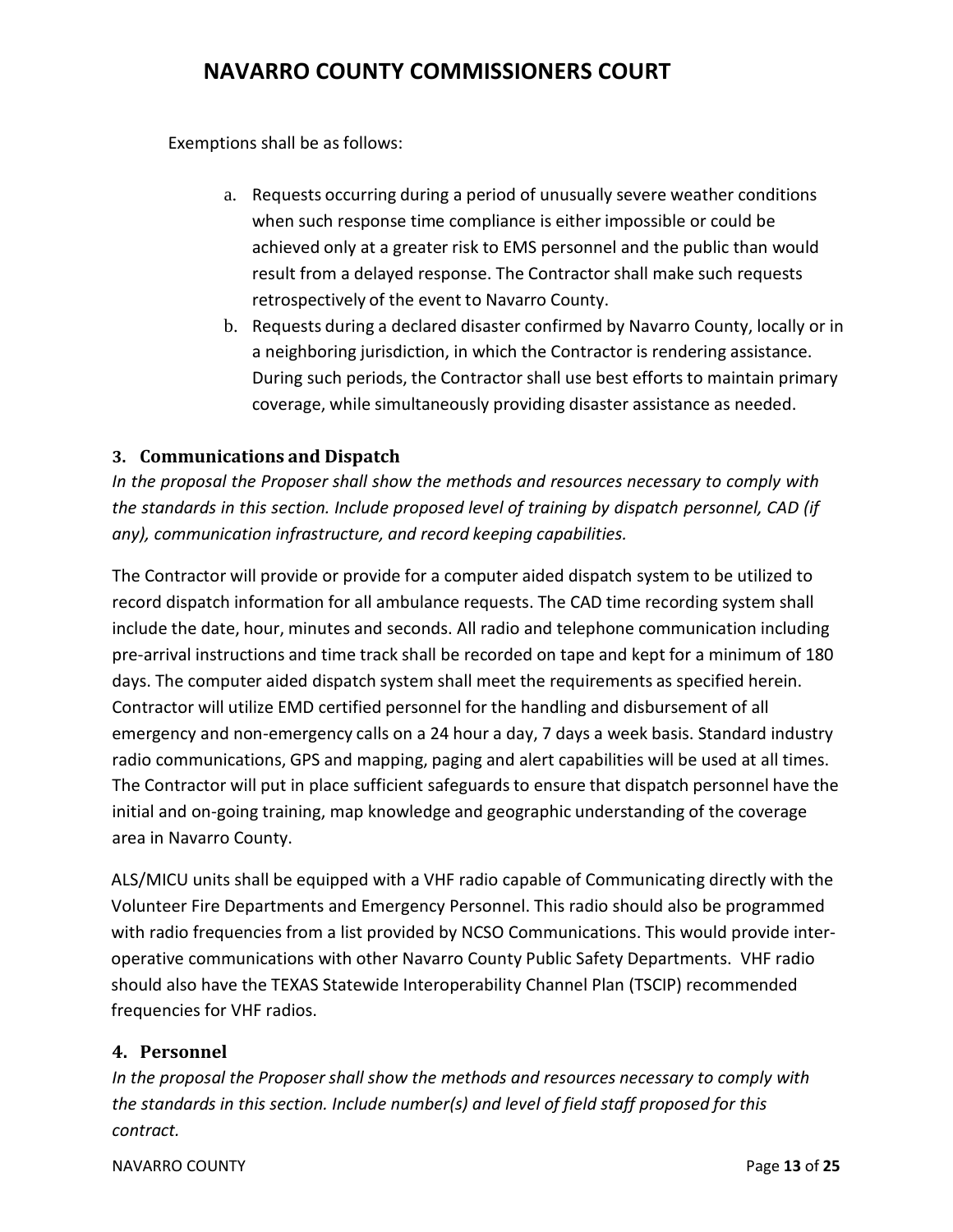All ambulance services will be provided at a minimum at the advanced life support (ALS/MICU) level. Contractor shall staff each ambulance with certified emergency care providers in such number and with training and certification as required by the Texas Department of Health for Advanced Life Support Care Units with preference to Mobile Intensive Care Units.

A number of highly trained, dedicated volunteers are currently serving in the EMS and Fire systems in Navarro County. To ensure a smooth transition, and to ensure that all have a reasonable expectation of membership or employment in the Contractor's operation, Navarro County recommends that the Contractor recruits and retains persons currently working in the system. As this is a rural county, the use of local personnel ensures continuity and knowledge forwarding to the new system which would include county road maintenance, difficult routes (bridges etc.) and the location of chronic patients.

Contractor is encouraged to show its intent and commitment in this area. Contractor and contractor personnel should be familiar and compliant with NIMS and NIMS compliance requirements to the extent of job function and interaction with fire and law enforcement. Contractor will provide evidence of at least 80% compliance in NIMS within the first 12 months of service.

### **5. Clinical**

*In the proposal the Proposer shall show the methods and resources necessary to comply with the standards in this section. Include under separate cover one (1) copy of the proposed medical director certification and any negotiated conditions between the service provider and the medical director.*

The Contractor will provide at all times an agreement that provides for a Medical Director, medical control, and medical protocols. These elements will be provided following the rules and regulations set forth by the Texas Department of Health. Contractor's Medical Director is also responsible for First Responder Organizations that choose to participate. The Medical Director will provide first responder protocols to the programs and will allow organization to perform such medical aid while on official duty with each participating department. The Medical Director should be in good standing with the Texas Medical Board and should be Board Certified in Emergency Medicine. The Medical Director should have no more than two EMS agencies that the Medical Director oversees. Provider will provide evidence that the Medical Director is in good standing with the Texas Medical Board and will submit a copy of the Medical Director contract in the proposal.

The Contractor will be required to provide on-going in-service training program and a Quality Initiative Program that at a minimum provides for retrospective chart review, and internal controls to insure protocol compliance. Provider should explain the QA/QI process in the proposal and provide the manager in charge of EMS Compliance.

#### NAVARRO COUNTY **Page 14** of **25**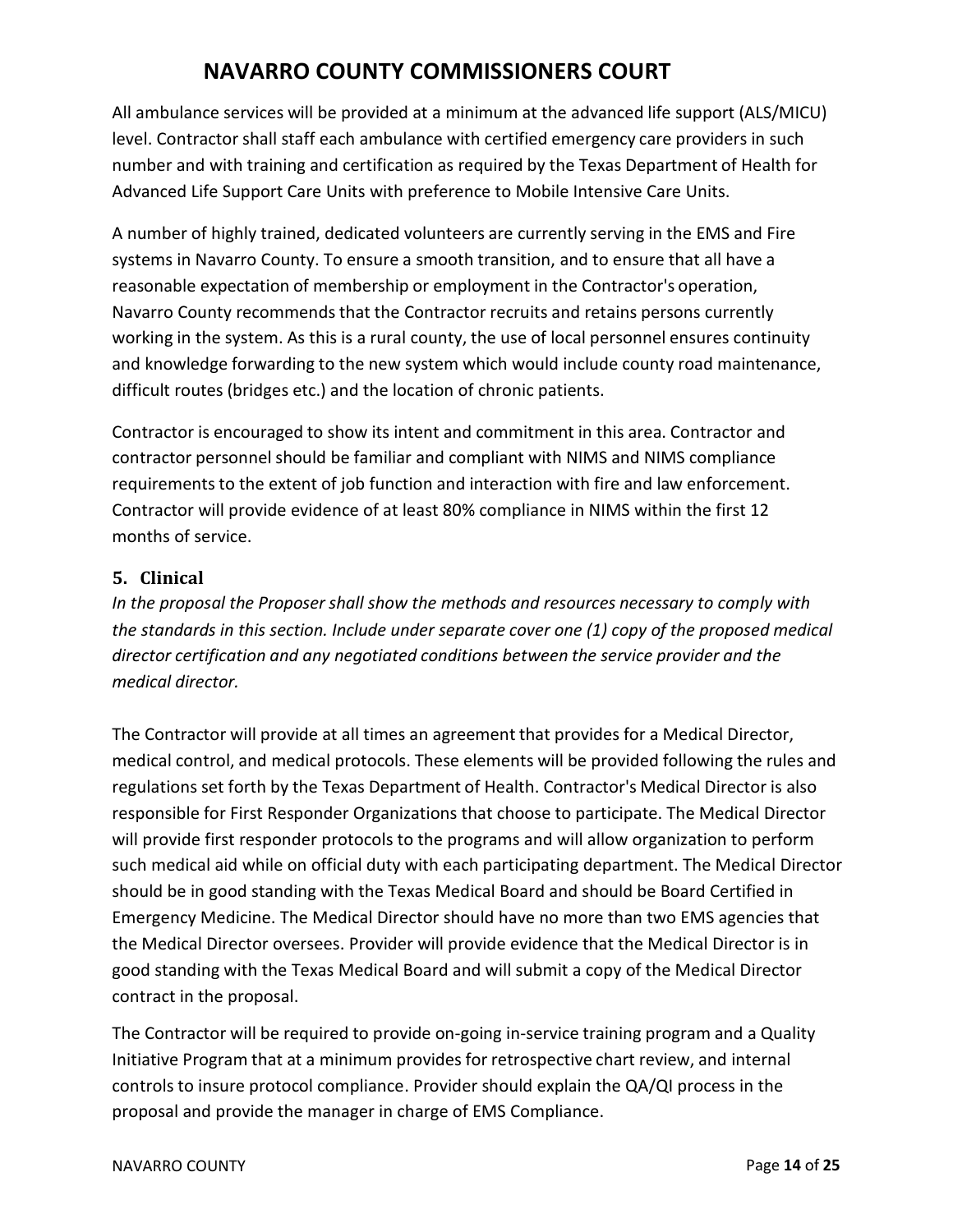### **6. Ambulance/Equipment and Supply**

*In the proposal the Proposer shall show the methods and resources necessary to comply with the standards in this section. Include the number of vehicles required and proposed for this contract Describe your organization's vehicle maintenance program and explain a vehicle replacement schedules.*

The Contractor is fully responsible for the provision of maintenance and replacement of vehicles and equipment necessary to fulfill the obligations of this contract. The Contractor shall provide ambulances that are at a minimum licensed with the Texas Department of Health as Advanced Life Support Care Units. The Contractor will provide such equipment in sufficient quantity and quality to ensure that no lapse in service exists during times of maintenance or vehicle/equipment failure.

#### **7. Reporting Requirements**

*In the proposal the Proposer shall show the methods and resources necessary to comply with the standards in this section.*

The Contractor will be required to submit monthly reports to Navarro County regarding elements of the provisions of ambulance services in the contracted areas. Upon contract award the parties will meet, confer, and agree on a format for such reporting. This reporting will encompass such data items as call volume, response times, call types, billing and collections and other quality assurance reporting. This required reporting will occur on a **monthly** basis and will form the basis by which the Commissioners Court will validate compliance with the contract and will confirm the Service Provider's sworn statement for appropriate and proper billing.

### **8. First Responders and Mutual Aid**

*In the proposal the Proposer shall show the methods and resources necessary to comply with the standards in this section.*

The Contractor is encouraged to develop a strong working relationship with the other EMS providers, volunteer and municipal fire departments and other emergency service providers within and adjacent to Navarro County. Mutual Aid agreements can be developed with other ALS/MICU providers to assist in coverage during times when the primary unit is on another call. Using mutual aid does not excuse the Contractor from the response time requirements set forth in this RFP.

Contractor shall develop mechanisms to exchange re-useable orthopedic appliances and restock disposable BLS and ALS medical supplies used by the First Responders when treatment has been provided by the first responding personnel and patient care is assumed by the Contractor's personnel. Equipment and supplies will be exchanged on a one-for-one basis.

#### NAVARRO COUNTY **Page 15** of **25**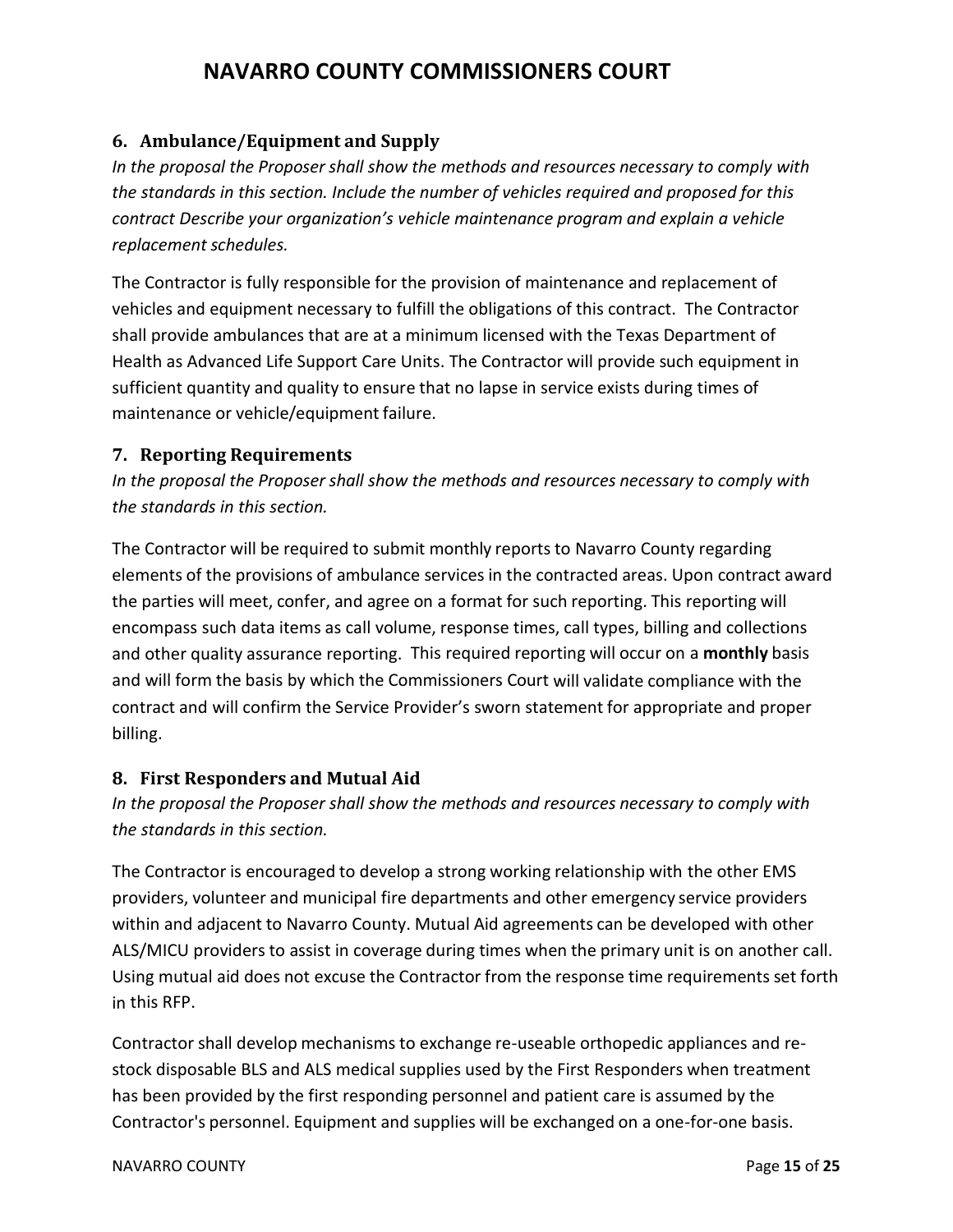Whenever possible this exchange should be accomplished on scene. If patient care or circumstances at the scene prevent an on-scene exchange, the Contractor will arrange to accomplish it as soon as reasonably possible.

Contractors are encouraged to detail any additional proposed support to the first response program, including the provision of in-service training for the first responder agencies, which will benefit the EMS system as a whole. The training should, at minimum, facilitate on scene interactions with Contractor's personnel by offering joint EMS training and provide access to the Contractor's educational programs needed for the continued certification of the first responders.

In situations in which fire department or first responder personnel assist Contractor during transport to hospital, the Contractor shall provide or arrange return transportation to the fire station for those personnel, upon request of the Fire Department. This will be accomplished within a reasonable period of time. Contractor shall describe how they would accomplish this requirement to aid the Fire Departments.

### **9. Pricing**

*In the proposal, the Proposer shall provide in their submitted proposal pricing for the elements of the RFP as outlined. Proposer shall provide proposal information on how they will cover the entire Navarro County EMS area of responsibility with primary and back-up ground coverage to meet the stated response time requirements.* **Provide pricing information in the following two areas:**

*Ambulance Rates*: Provide full ambulance rate information for their proposed operations for the contract. Include fees for all charges; (i.e. base rates, mileage, and any add-on charges). Proposer shall provide their expected average patient charge (APC) for 9-1-1 transports, and for non-emergency transports. Rates should be in line with the normal and customary charges and the Consumer Price Index.

### And;

*Annual Subsidy Requirement:* Provide annual subsidy requirement for the Base Contract year and each subsequent year for five total years. Subsidy (if any) will be paid monthly, and cannot be *front loaded* to pay for operational start-up costs. Provide any other information as Provider may deem necessary to complete this request for proposal that might enhance Navarro County's ability to determine the provider's intent.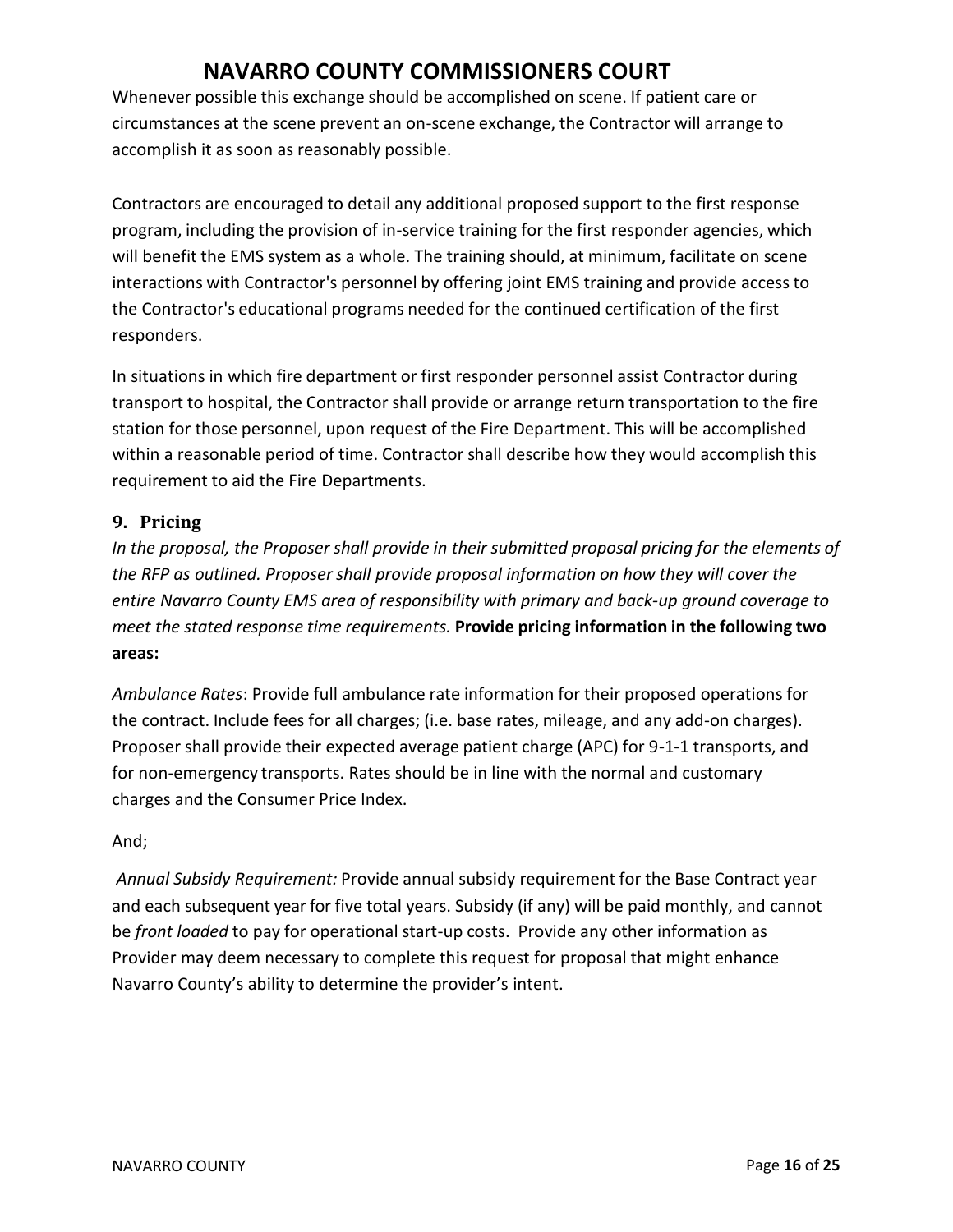## **V. General, Financial and Administrative Provisions**

## *A. Terms and Renewal Provisions*

The term of the contract ultimately executed by the Contractor shall be for a base term of three (3) years and two (2) subsequent years' option periods starting February 1, 2015. The Contractor may earn extensions of two one (1) year terms beyond the initial term by meeting or substantially exceeding the minimum requirements of the contract during the previous three (3) year term; provided the Commissioners elects to approve such extension. These extensions are subject to the same terms and conditions as the contract governing the initial term, except with regards to the price and subsidy which may be adjusted as set forth in the contract. Navarro County reservesthe right to notify the Contractor they are in breach of contract and terminate the contract during any extension period should Contractor evidence a failure to meet minimum requirements as set forth below.

Navarro County shall evaluate the Contractor's performance and may elect to award extensions, subject to the following requirements:

- 1. Response Time Performance Exceeding Requirements. Finding by Navarro County that the clinical and response time performance of the Contractor has, in general, exceeded the minimum requirements set forth in this Request for Proposal, and
- 2. Substantial Compliance. Finding by Navarro County that the Contractor substantially and consistently meets the various requirements of applicable federal, state and local laws, rules and regulations; and performance obligations of the agreement, and
- 3. Exceptional Performance. Finding by Navarro County that the Contractor has met and/or exceeded all commitments made by the Contractor in its winning proposal.

### *B. Insurance*

*In this proposal, Proposer shall provide evidence of ability to meet all requirements described in this section.*

Throughout the term of the contract, and any extensions thereof, Contractor shall procure, pay for, and maintain the minimum insurance coverage and limits as provided for herein. This insurance shall be evidenced by delivery to Navarro County of certificates of insurance written by one or more insurance companies with an A.M. Best rating of "A" or better, licensed to do business in the State of Texas and acceptable to Navarro County. These insurance certificates shall list coverage and limits, expiration dates and terms of policies, and the names of all carriers issuing or reinsuring these policies. Insurance requirements shall remain in effect throughout the term of this Agreement. The following coverage shall be provided: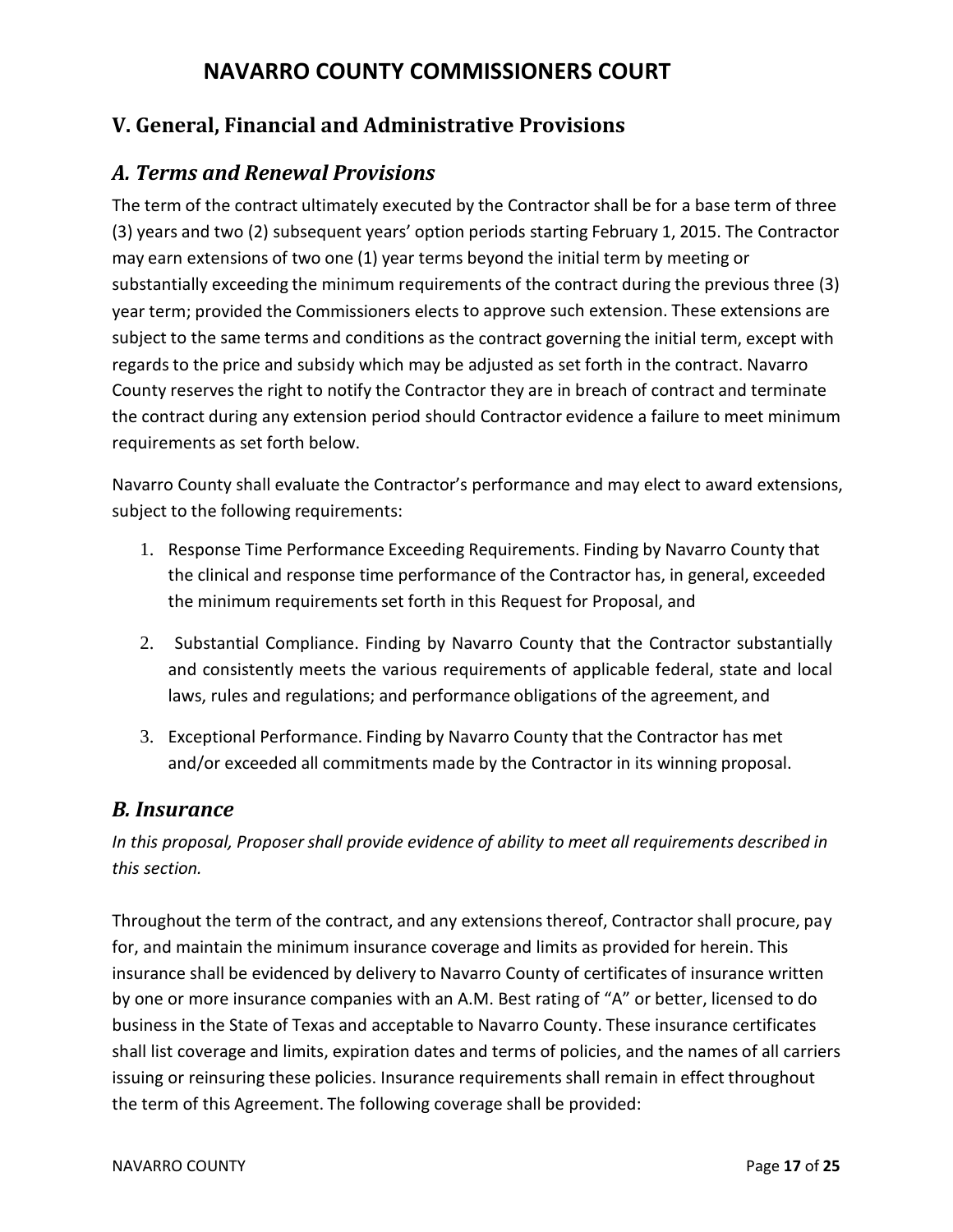- 1. Commercial general liability insurance, including but not limited to, bodily injury property damage and personal injury, with limits of not less than One Million and 00/100 Dollars (\$1,000,000.00) per occurrence, and annual aggregate. Coverage shall be on "an occurrence basis," and the policy shall include broad form property damage coverage, and contracted liability and fire legal liability of not less than One Million and 00/100 Dollars (\$1,000,000.00) per occurrence, unless otherwise stated by exception herein.
- 2. Professional medical liability insurance including errors and omissions with minimum limits of not less than One Million and 00/100 Dollars (\$1,000,000.00) per occurrence, and an aggregate limit of no less than Two Million and 00/100 Dollars (\$2,000,000.00).
- 3. Automobile Liability with a One Million and 00/100 Dollars (\$1,000,000.00) combined single limit for bodily injury and property damage of per occurrence, and
- 4. "**No Representation of Coverage Adequacy**:" By requiring insurance herein, Navarro County does not represent that coverage and limits will be adequate to protect Contractor. Navarro County reservesthe right to review any and all of the insurance policies and/or endorsements cited in the Contract but has no obligation to do so. Failure to demand such evidence of full compliance with the insurance requirements set forth in this agreement or failure to identify any insurance deficiency shall not relieve Contractor from, nor be construed or deemed a waiver of, its obligation to maintain the required insurance at all times during the performance of the Contract.
- 5. Worker's compensation coverage and policy, in compliance with the State of Texas. The Workers' Compensation policy must waive subrogation rights. Policies other than the Workers' Compensation Insurance shall name Navarro County, its agents and employees as additional named insured. Navarro County must receive at least thirty (30) days' prior written notice of any expiration, cancellation, non-renewal or material change in coverage of Contractor's insurance coverage. Nothing shall absolve Contractor of this requirement to provide notice.

## *C. Performance Security*

*In the proposal, the Proposer shall provide evidence of ability to meet all requirements described in this section.*

Due to the importance of EMS to the communities it serves, Navarro County must do everything possible to eliminate the potential for a system failure. Ambulance service is an essential service and a well-designed system incorporates a variety of performance security measures to minimize the potential for failure and to sustain uninterrupted service in the event of the failure of the Contractor.

NAVARRO COUNTY **Page 18** of **25** Navarro County will use a pre-qualification of proposers as outlined in **Section II Minimum**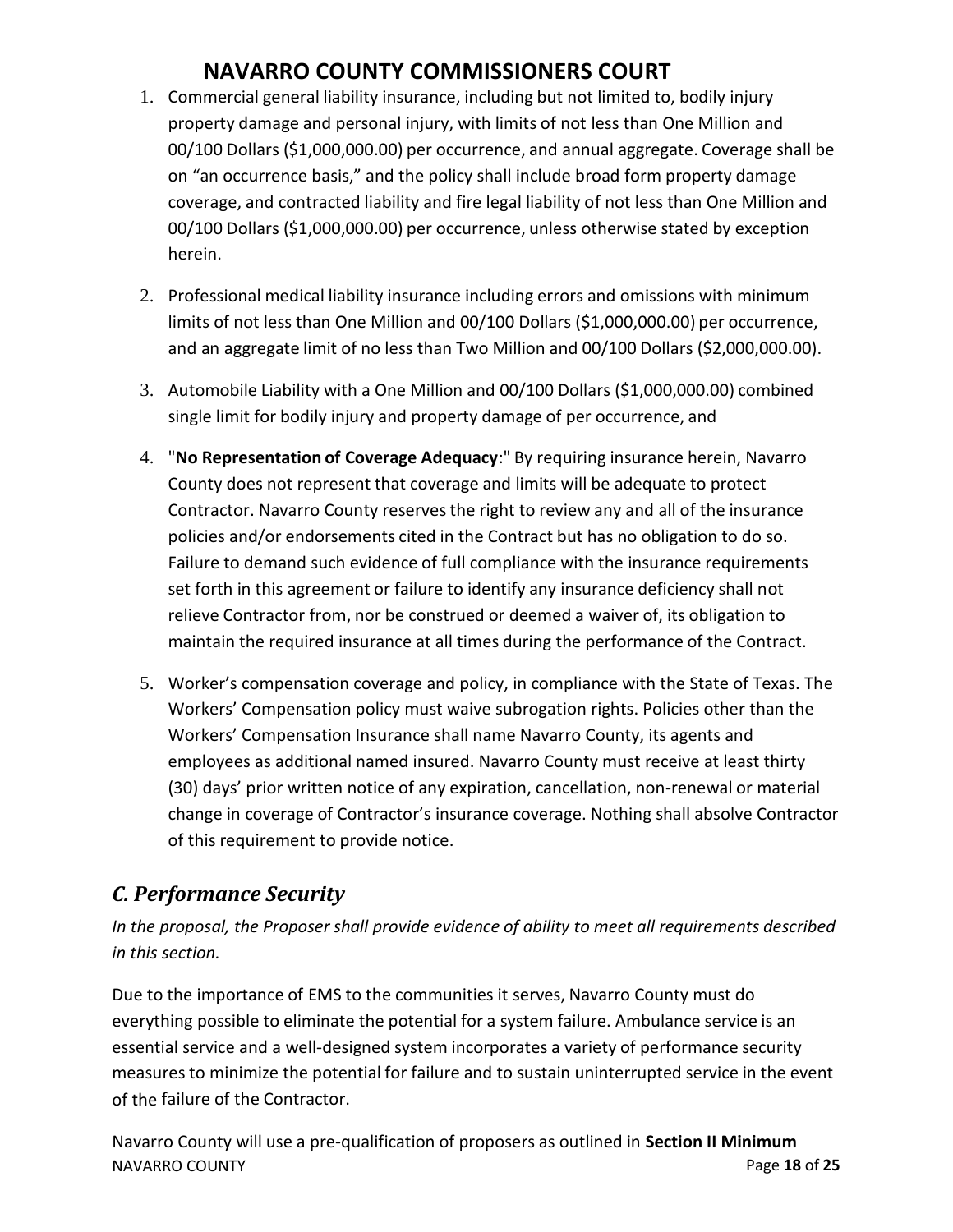**Qualifications & Documentation of Credentials** to ensure the ability of the proposer to fulfill the obligations of this RFP. The Contractor will execute a three way leasing agreement or standby lease agreement, in a form acceptable to the Navarro County, which will assure Navarro County immediate access to any and all equipment and supplies, and other assets that Navarro County determines are necessary for the continued operations of the system. In addition, Navarro County has the right to terminate the contract for major breach.

The Contractor will deposit with the Navarro County, an annually renewable performance bond in a form acceptable to Navarro County. The amount of the performance bond shall be five hundred thousand dollars (\$500,000.00). The parties will agree that this is a reasonable amount for total liquidated damages in the event of Contractor's failure to perform, termination, or breach of contract.

## *D. Contractor Default and Provisions for Early Termination*

*Conditions and circumstances that constitute default under the contract shall include but not be limited to the following*:

- 1. Failure of the Contractor to operate the service in a manner consistent with federal, state and local laws, rules and regulations. Minor infractions of these ordinances, laws and related regulations will not constitute a breach;
- 2. Supplying Navarro County with false or misleading information with regard to records, documents or data kept for the purposes of determining Contractor's performance under the terms of this proposal;
- 3. Deliberate and unauthorized scaling down of operationsto the detriment of performance or level of service;
- 4. Chronic and persistent failures of the ambulance provider's employees to conduct themselvesin professional manner, and to present a professional appearance to such extent that Navarro County's name may be harmed;
- 5. Failure of the Contractor to provide data generated in the course of operations, including, but not limited to, patient report data not protected under state or federal law, response time data, or financial data;
- 6. Failure of the Contractor to assist Navarro County in its take over after the declaration of a major breach has been declared by the Contract Liaison who has been appointed by the Commissioners;
- 7. Failure to substantially and consistently meet or exceed the various clinical response standards provided for in this RFP;

NAVARRO COUNTY **Page 19** of **25** 8. Excessive and unauthorized scaling down of operations to the detriment of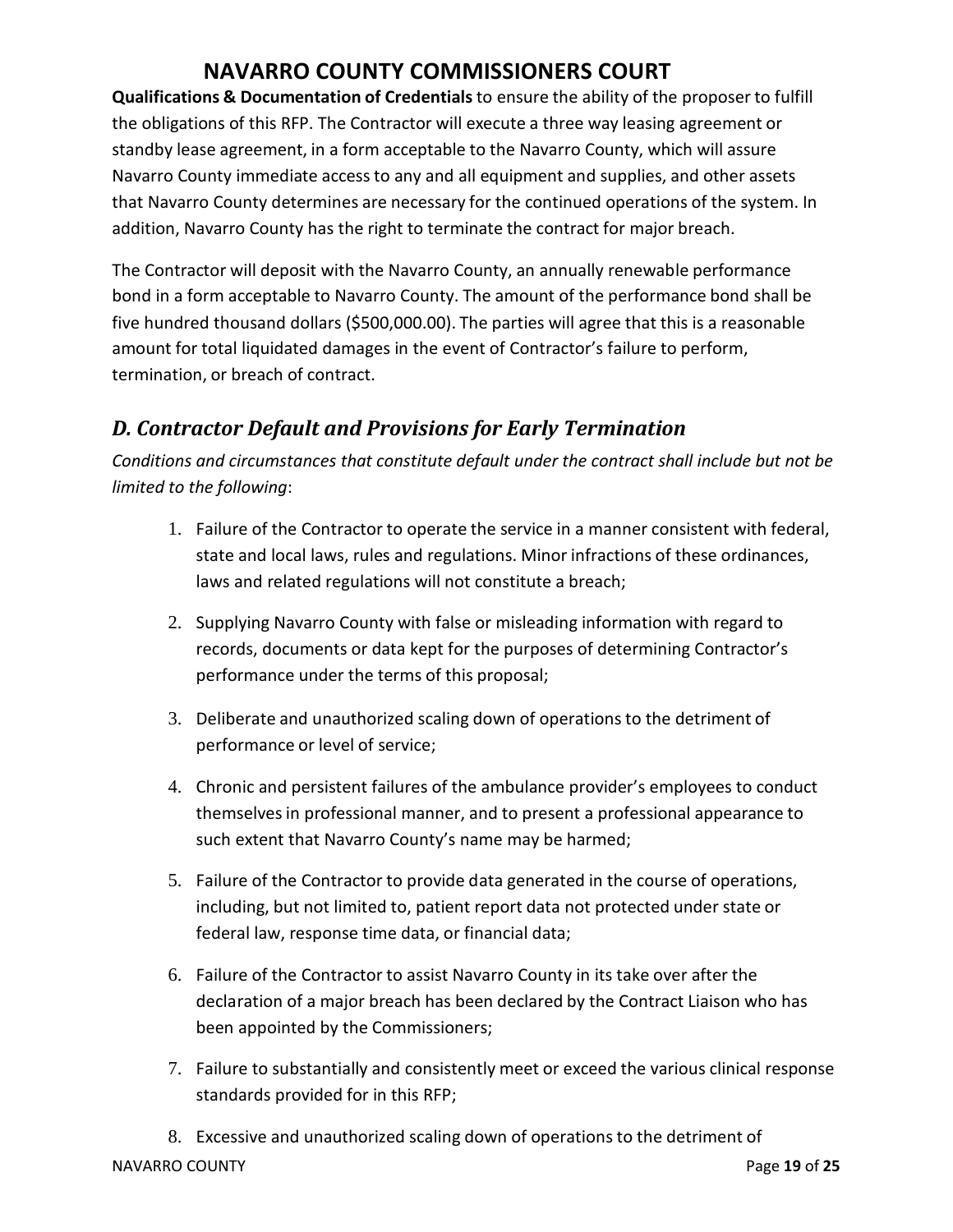performance during "lame duck" period;

- 9. Failure of the Contractor to maintain equipment in accordance with manufacturer or industry maintenance practices;
- 10. Making an assignment for the benefit of creditors; filing a petition for bankruptcy; being adjudicated insolvent or bankrupt; petitioning by a custodian, receiver or trustee for a substantial part of its property; or, commencing any proceeding relating to it under the bankruptcy, reorganization arrangements, readjustment of debt, dissolution or liquidation law or statute;
- 11. Chronic failure of the Contractor to meet response time requirements as set forth in the contract. Chronic failure shall be defined as three (3) of five (5) consecutive calendar months;
- 12. Failure to furnish key personnel of quality and experience as agreed;
- 13. Failure to submit reports and information under the terms and conditions outlined in this RFP.
- 14. Failure of the Contractor to maintain insurance in accordance with the agreement; and
- 15. Any other failure of performance required in this Agreement and which is determined by Navarro County to constitute a default or endangerment to public health and safety.

**The Contractor shall be liable to Navarro County for all fees, costs, and expenses incurred by Navarro County to enforce the terms of the Contract.**

## **VI. Submission & Scoring of Proposals**

## *A. General Submission Information*

### **1. Procurement Time Frames**

The schedule for Navarro County procurement is outlined in Section I, D of this RFP. Failure to comply with any time frames outlined in the RFP Timeline may result in automatic disqualification of the Proposer.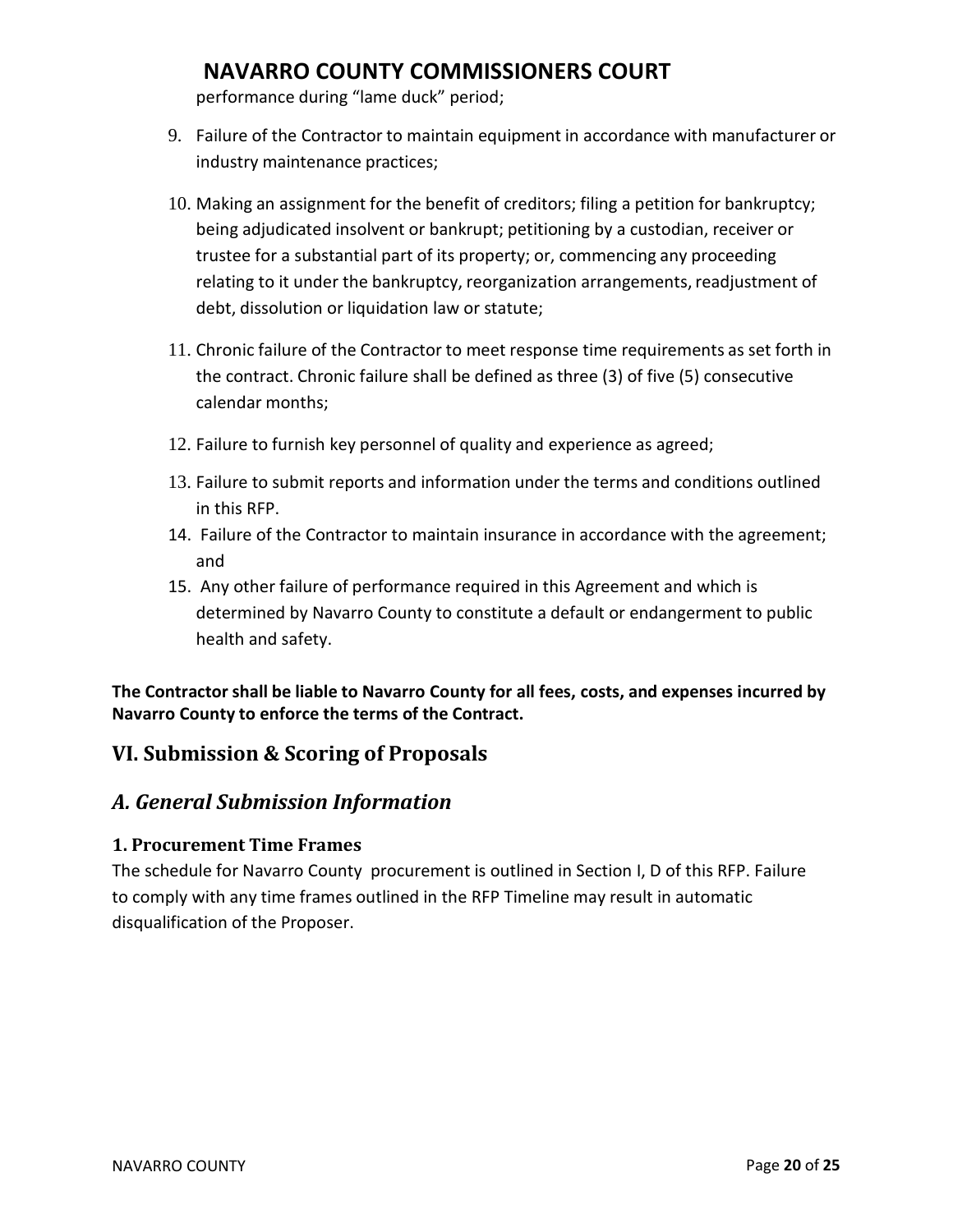### **2. Proposal Submission**

Proposals must be in writing. Late proposals will not be accepted. The sealed package containing one (1) original, four (4) copies plus 1CD, is to be labeled on the outside with "**Navarro County RFP 2015-E-01**" and addressed to:

> **Navarro County Auditor 601 N. 13th Street, Suite 6 Corsicana, Texas 75110**

#### **Navarro County must receive the submission no later than 5:00 p.m. December 17, 2014.**

### **3. Estimated Business Volumes**

Navarro County specifically makes no representations or warranties regarding the number of requests for ambulance service, ambulance transports, quantities or length of long distance transfer services, or frequency of special event coverage that may be associated with this procurement. Any and all historical data on past volumes of business with Navarro County service area are provided mainly to illustrate the historical level of performance and not as a guarantee of future business volume.

Navarro County recognizesthat proposers are experienced experts in the delivery of emergency and non-emergency ambulance services, and therefore presumably better qualified than the Navarro County to predict ambulance transport volumes based upon population, demographics, and trends.

### **4. Exceptions**

Proposers taking material exception to Navarro County to the specifications may be disqualified. The purpose of the question submission period is to provide clarification of the RFP and its specifications before submission of proposals. If an organization has questions regarding the RFP and its specifications, a request for clarification should be submitted.

### **5. Withdrawals of Proposals**

No proposal may be withdrawn after submission.

### **6. Proposal Cost and Ownership**

Each proposal prepared in response to this RFP shall be prepared at the sole cost and expense of the proposer, and with the express understanding that no claims against the Navarro County for reimbursement will be accepted. All proposals will become the property of the Navarro County and will not be returned to the proposer. The proposer should not include confidential information or trade secrets to be considered confidential since, subsequent to the selection and evaluation process, all accepted proposals will become public information. However, if such information is necessary to ensure a competitive proposal, then the proposer is to follow the guidelines for confidential information as discussed further in this section.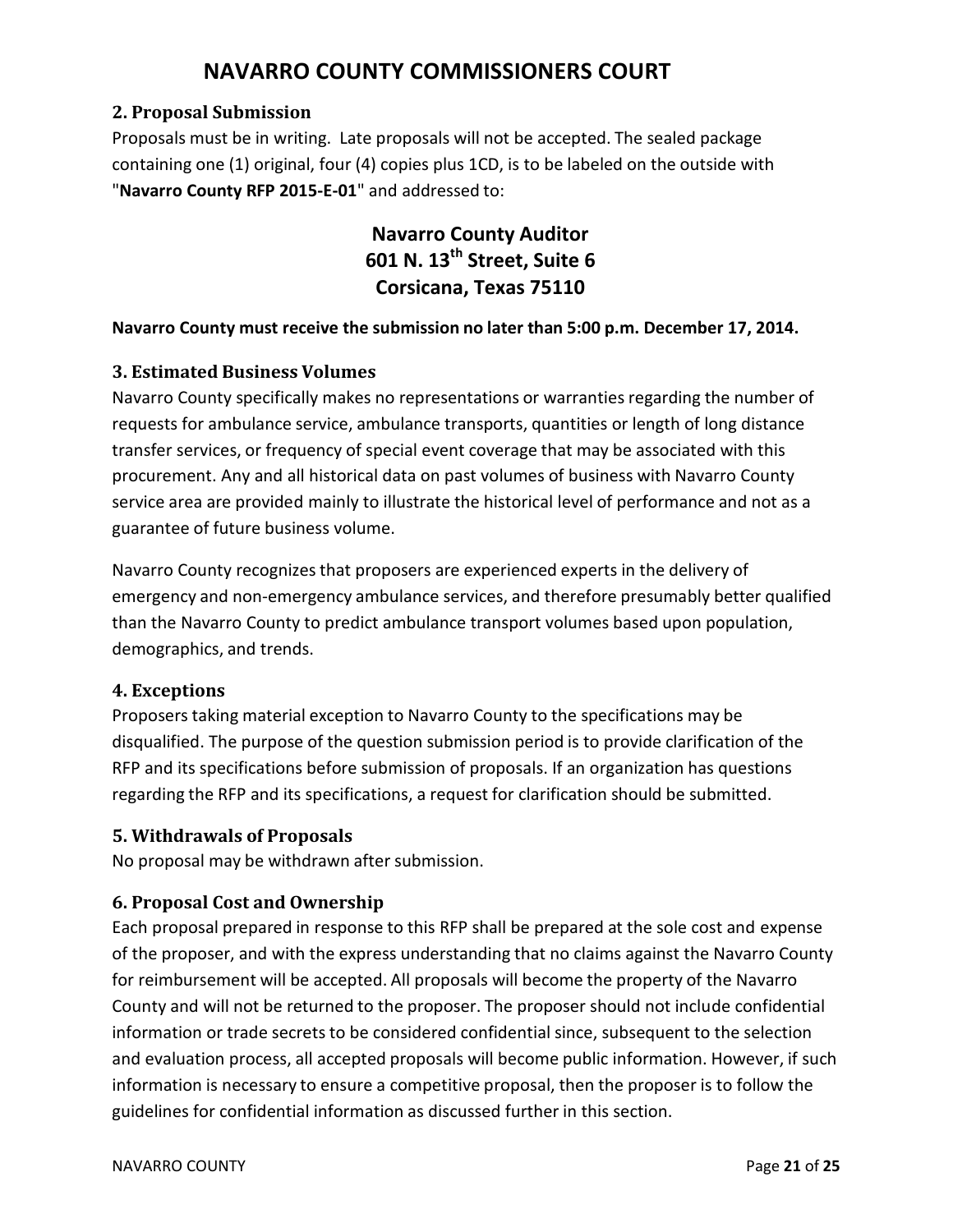### **7. Confidential Information**

Proposals made in response to this RFP may contain technical, financial or other data whose public disclosure could cause substantial injury to the Proposer's competitive position or constitute a trade secret. To protect such data from disclosure, the proposer should specifically identify the pages of the proposal that contain confidential information by properly marking the applicable pages and include an explanation why the information is considered confidential The pages marked as confidential will be returned to the Proposer after the final selection of a Provider.

### **8. Permits and Licenses**

The Contractor will be responsible for and hold any and all required federal, state, and local licenses required necessary to perform the duties under the contract. In addition, the Contractor will make all necessary payments for licenses and permits to conduct its business and duties under the contract. The Contractor will assure that all necessary renewals are made on time.

The Contractor will be responsible for assuring that all of its personnel hold valid state and local certifications at all times to meet the contractor's responsibilities under the contract.

### **9. Compliance with Laws and Regulations**

All services furnished by the contractor under the contract shall be rendered in full compliance with all applicable federal, state, and local laws, ordinances, rules and regulations.

## *B. Minimal Mandatory Table of Contents*

In order to ensure that the evaluation of the proposals is as equitable as possible, all proposals shall be submitted in the following format. Order and numbering conventions should be consistent with the required Table of Contents though the subtitles may not be required to match exactly. The order in which the content of the proposal is as follows:

Letter of Transmittal

- I. Summary of Proposal
	- a) Introduction and Company History
	- b) Services Rendered
	- c) Office Locations
	- d) Proposed Scope of Services
	- e) Financial Information
	- f) Key Personnel
	- g) Company Organizational Chart
	- h) Projected Line Item Budget for the Project
	- i) Financial Analysis for the Project
	- j) Estimated Income Analysis
	- k) Cost of Delivering Services
	- l) Objectives while providing Services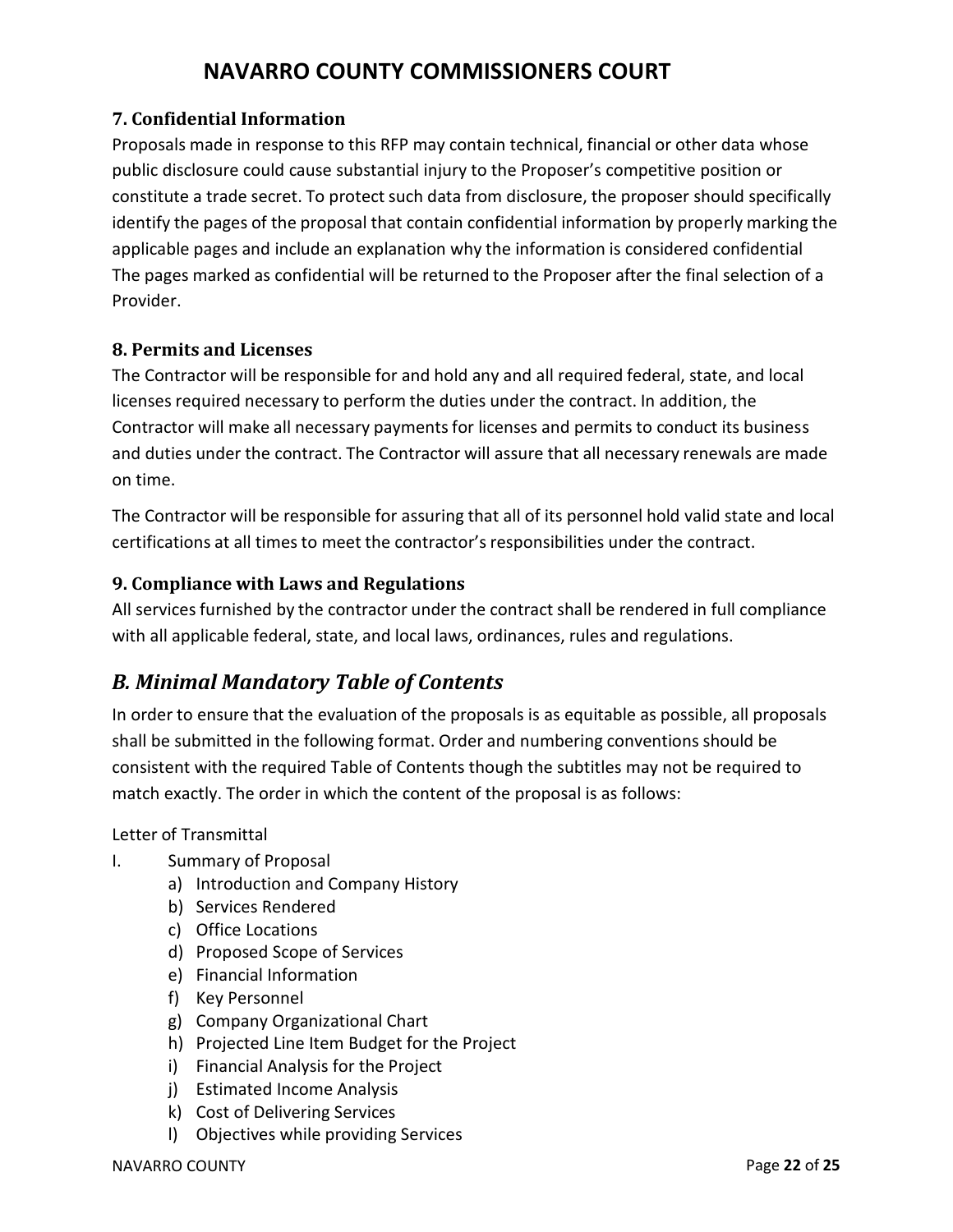- m) Implementation Plan to Provide Services
- n) Performance Plan
- o) Conclusion
- II. Appendix and Submittals
	- a) Company Legal Organization Paperwork filed with State, County, or City
	- b) Insurance Binder per 2014 Senate Bill 8
	- c) Irrevocable Line of Credit per 2014 Senate Bill 8
	- d) State of Texas Medicaid Provider Surety Bond per 2014 Senate Bill 8
	- e) Copies of State License to provide Ambulance Service to include vehicle mini license
	- f) Evidence of Diverse Workforce
	- g) Non-Criminal Affidavit signed by the President or CEO indicating that no employee working in Navarro County has ever been convicted of a Felony
	- h) Affidavit signed by the President or CEO indicating that the company has no pending civil lawsuits pending
	- i) Affidavit signed by the President or CEO attesting that the company has never entered into Bankruptcy Protection
	- j) Current Charge Rates for Services
	- k) Copies of the last 3 years of Income Tax Returns for the Provider
	- l) Most current provider balance sheet to include Profit and Loss
	- m) Provide Company Management Team information and contact information
	- n) Provide Contact Information of the Medical Director and include physician is in good standing with the Texas Medical Board and Enclose Board Certificates
	- o) Provide Medical Protocols signed by the Medical Director
	- p) Provide Policy and Procedures for the Company which should address specifically:
		- 1. Americans with Disabilities Act
		- 2. Sexual Harassment Policy
		- 3. Hours of Operation
		- 4. HIPAA Policy
		- 5. Code of Conduct and Ethics
		- 6. Substance Abuse Policy
		- 7. Driving Policy
		- 8. Performance Evaluation
		- 9. Employee Health and Safety Program
		- 10. Severe Weather Policy
		- 11. Reporting Unusual Occurrences
		- 12. Public and Official Representation
		- 13. Media and Public Relations
		- 14. Complaints
		- 15. Routine Vehicle Maintenance
		- 16. Employee Driving Records
		- 17. Equipment BioMedical Maintenance
		- 18. Staffing Plan
		- 19. Interaction with Outside Agencies
		- 20. Incident Investigations
		- 21. Incident Command
		- 22. Mass Casualty Incidents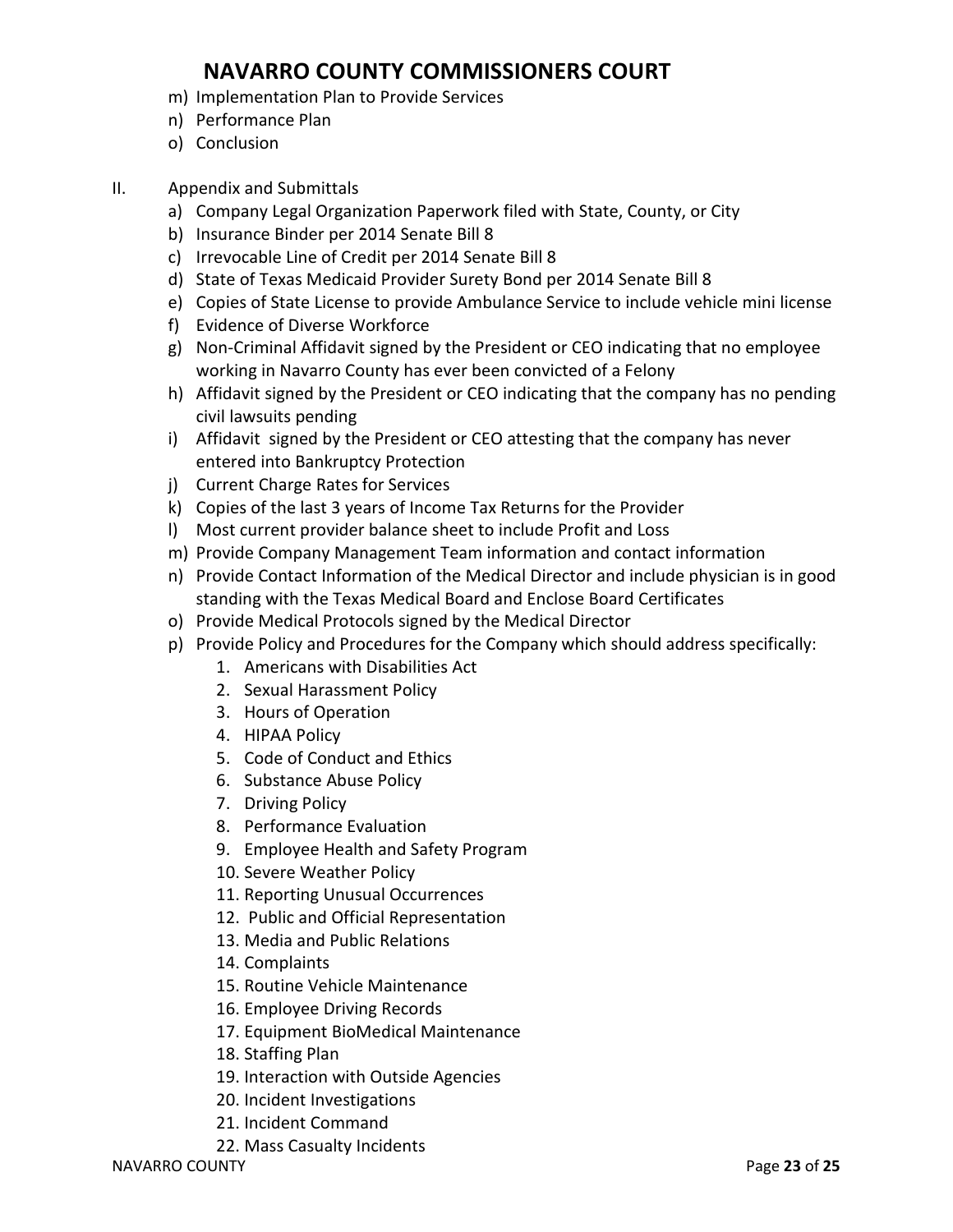- 23. Hazardous Materials
- 24. Disaster Plan
- 25. Quality Assurance Plan and Quality Improvement Plan
- III. Time Line for Implementation
	- a) Prepare a table that includes a Time Line to begin services
- IV. Exceptions Prepare any exceptions to this proposal that you as the Provider will have difficulty full filling.
- V. Provide Sample Contract for Services Provided

## *C. Evaluation of Proposals*

Proposals will be evaluated by Navarro County Officials and employees. Navarro County's District Attorney, or a contractual attorney will provide technical support to the County Commissioners.

Investigations of Proposers' submission and services may be conducted as deemed necessary by Navarro County. Such investigation could include a site visit should one be desired. Proposals will be evaluated as follows:

1. *Review of Qualifications* – Each Proposer's qualifications for providing the 9-1-1 ALS/MICU transport service will be reviewed. Proposers must satisfactorily meet the qualifications set forth in the RFP before consideration of the proposals will take place.

2. *Compliance with RFP* – Proposals determined to be non-complaint with the RFP will be eliminated. Compliance means that the proposal is submitted by a Proposer that has been qualified to submit a bid through the qualifying process; the mandatory Table of Contents has been followed, programs and offering described in the proposal meet the prescribed minimum standards, and complete pricing information is submitted in the format stipulated in the RFP. (1-25 Points)

3. *Evaluation Criteria for Award* – Proposals will be evaluated according to the following criteria:

- a. Qualifications of Proposer;
- b. Proposer's Ability of Effectively Carry Out Its Obligations Under the Agreement, Including Previous Emergency Medical Services Experience;
- c. Cost/Price Quotes and
- d. Capitalization and Financial Resources of Proposer.